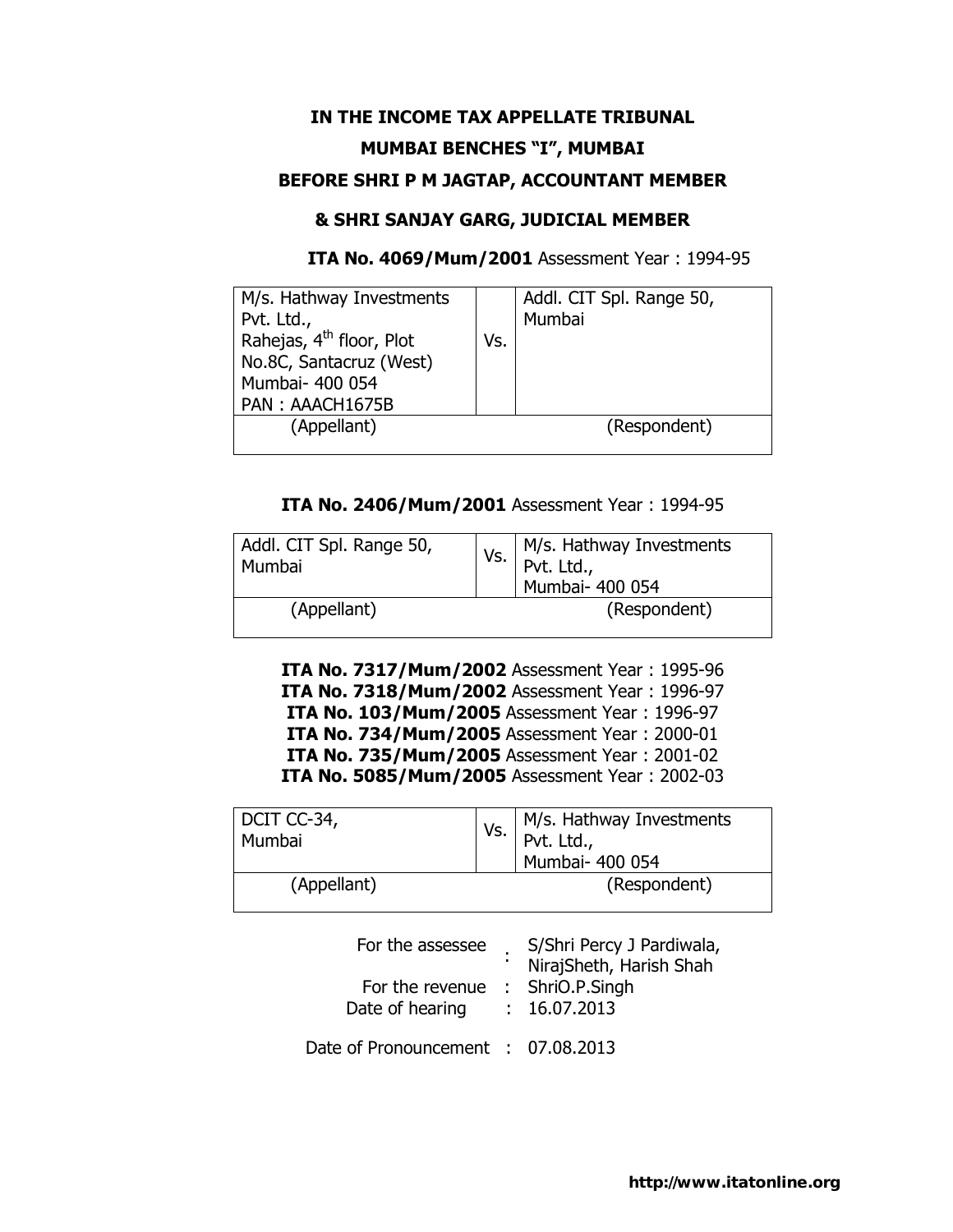#### **O R D E R**

#### **PER SANJAY GARG, JM:**

These appeals by the revenue and the assessee include cross-appeals for A.Y. 1994-95 and six other appeals by the revenue against separate orders of the CIT(A) for Assessment years as captioned above. As common issues are involved in all these appeals, they were heard together and are disposed off by this common order for the sake of convenience.

#### **ITA No. 4069/Mum/2001** Assessment Year : 1994-95

2. The grievance raised in ground nos. 1 to 7 pertain to disallowance of depreciation claim of Rs. 4,99,72,800/- in respect of electric meters acquired from Gujarat State Electricity Board (GEB) & leased back to GEB:

3. The facts of the case are that the appellant purchased 1,43,600 energy meters of different makes for measuring electrical energy as per sales invoice dated  $23<sup>rd</sup>$ March, 1994 for a consideration of Rs. 49972800.00 from Gujarat State Electricity Board , herein referred to as GEB. These meters (assets) were then immediately leased back to GEB vide lease agreement dated 21/23-3-1994. After deduction of lease management fee and first month's rental, the appellant paid Rs. 4,83,86,154/- to GEB. In the P & L A/c, the appellant has credited lease rental income and lease management fees of Rs.8.16 lakhs and at the same time it has claimed depreciation of Rs. 4,99,72,800/- i.e. @ 100% of the cost of assets, under proviso to Section 32(1) of the I.T. Act, on the ground that the cost of each meters was below Rs.5,000/-. Income-tax return was earlier processed under section 143(1)(a) accepting the returned loss. However, subsequently, notice under section 148 dated 25.10.1999 was issued in response to which the assessee filed the return of income showing net loss of Rs. 11,676/-. The assessment was completed on income of Rs.5,15,19,234/- as the A.O. rejected the claim for depreciation of Rs.4,99,72,800/- and also made disallowance of depreciation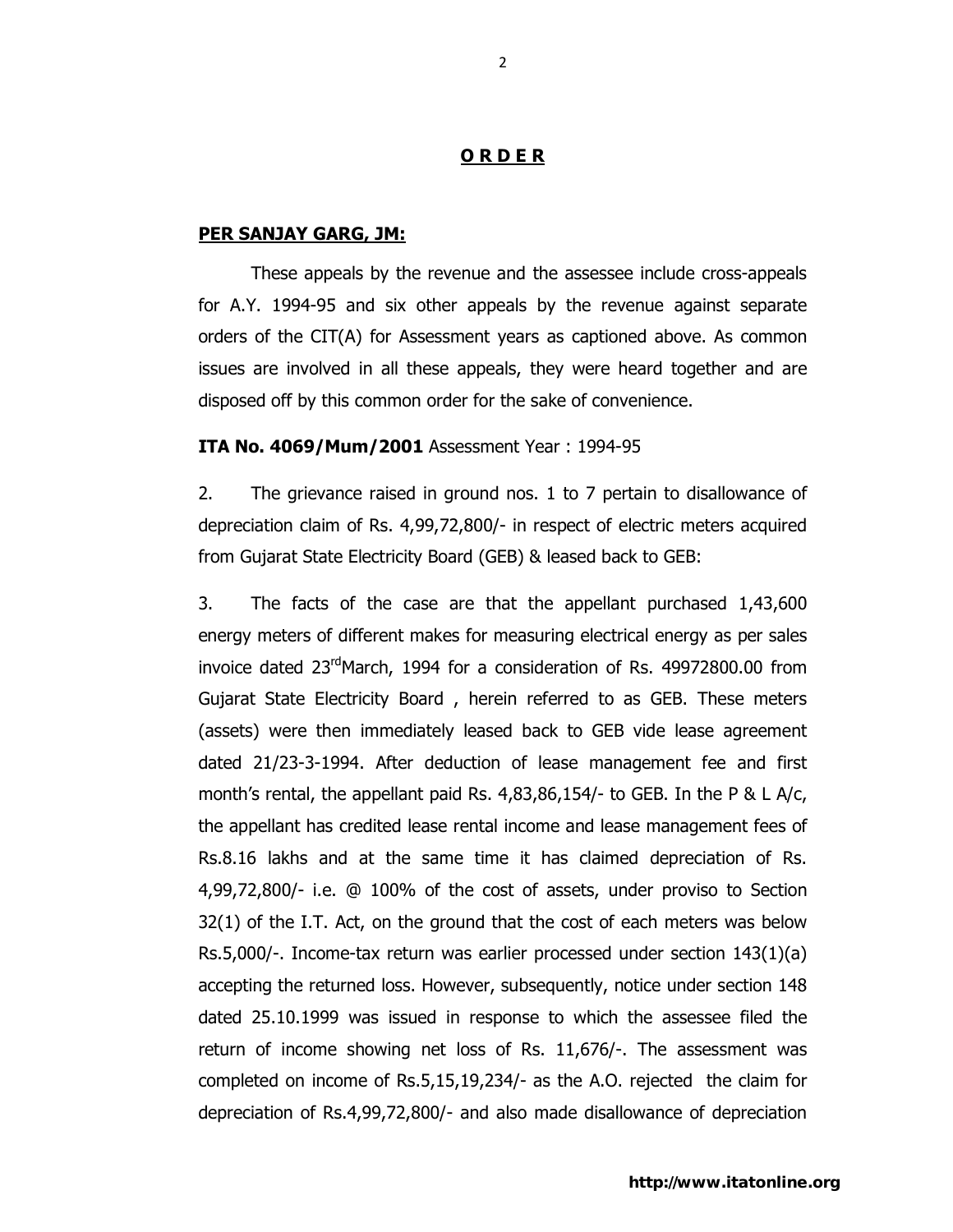on certain office premises and residential premises as well as charged interest under section 234B. It was submitted on behalf of the assessee that it paid full consideration for the purchase of the said meters to GEB and accordingly became the owner of the said meters. The Gujarat Government exempted the transaction from Sales Tax. Subsequently it entered into an agreement for lease of these meters on  $23<sup>rd</sup>$  March 1994 on the terms and conditions as contained in the said agreement for lease. It claimed depreciation in respect of the said meters leased to GEB and lease rentals for the said period were offered for taxation as business income. The A.O. however completed the assessment disallowing depreciation for the reasons as summarized by the learnedCIT(A) in the impugned order, which are reproduced as under:-

- A) There are certain terms in the lease agreement which if considered in the light of the surrounding circumstances, it would show that it was a transaction of finance only and the assets were held as a security for the finance given. Several terms of the lease agreement are incongruent or contrary to the legal norms regarding mutual rights and liabilities of the owner and hirer in a true agreement of hire. These have been mentioned in para 1(1) to 1(10) of notice u/s. 142 (1) dated 10.02.2000.
- B) Further, as per the aforesaid notice u/s 142(1), there was no physical delivery of the assets, identification and exact location of the assets was not specified, the sale value of the assets has been fixed on lump-sum basis without ascertaining the value of each item and apparently, it was a paper transaction.
- C) The appellant has not assumed any risk of ownership of the asset which is contrary to the provisions of Section 26 of Sale of Goods Act.
- D) GEB has been made liable to the lessor for any loss or damage occurring to the asset during transportation, delivery, use or its failure to perform or operate, etc.
- E) In the event of irreparable loss or damage to the asset as a whole for whatever reasons, the lessor would be entitled to recover from the lessee all the lease rentals for the fixed period of the lease, including the lease rentals for the unexpired portion of the fixed period.
- F) The clause of the lease bring out the reality of the terms of lease transaction which was in the nature of a finance transaction only.
- G) The lessee has been made liable to obtain all consents/licences/approvals, etc. for import, storage,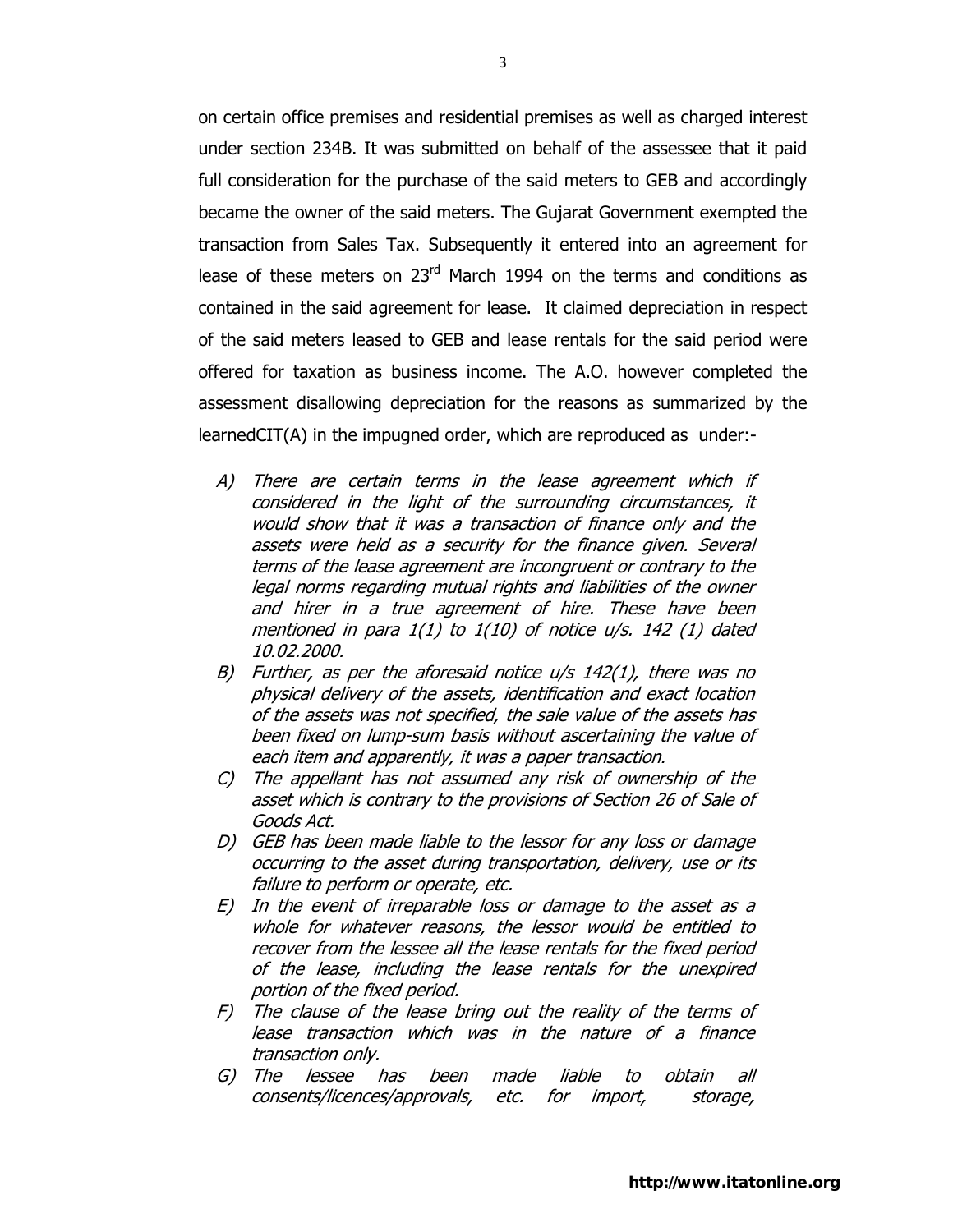installation, use, operation of the asset during the currency of the lease and also to meet all costs in connection with preservation, insurance, maintenance and operation of the asset.

H) Other important clauses as mentioned in the notice  $u/s$  142(1) which are said to be contrary or inconsistent to claim of legal and absolute ownership over leased assets and are also contrary to the legal norms regarding mutual rights and liabilities of a lessor and lessee are:-

i) Lease was for a fixed period which was non-cancellable either by lessor or lessee except as provided in the agreement.

ii) All payments made/cost incurred by the lessor (for acquisition of asset) will carry interest at a stipulated rate.

iii) The lessor would be entitled to terminate the lease for any default committed by the lessee on occurrence of any event as enumerated in Article 8.1 and on such termination, the lessor would be entitled to repossess the assets and shall recover and the lessee should pay the entire amount of rental for the fixed period including the rental for the unexpired portion of the fixed period as if the lease has not been terminated.

iv) After the expiry of the lease period the lease can be renewed indefinitely at the lessee's (sole) option on a year to year basis on payment of a token lease rental @ Rs.1/- per Rs.1,000/- of the cost of the assets.

v) The lease rental payable for the fixed period of lease is to be worked out on the basis of actual cost of acquisition of the asset at the stipulated rates @ 100% depreciation allowance to which the lessor would be entitled.

I) There may be indefinite renewal of the lease under which the leased asset would for all practical purposes pass into the hands of the lessee.

J) The appellant has only financed the cost of acquisition of the asset by the GEB without any intention of every possessing the asset or exploiting the asset for profit in the capacity of the owner of the asset.

K) The asset never leaves the possession of the lessee.

L) It is not a transaction of lease but a transaction of loan or finance in reality, with the assets held in the name of the appellant only for the purpose of the security and the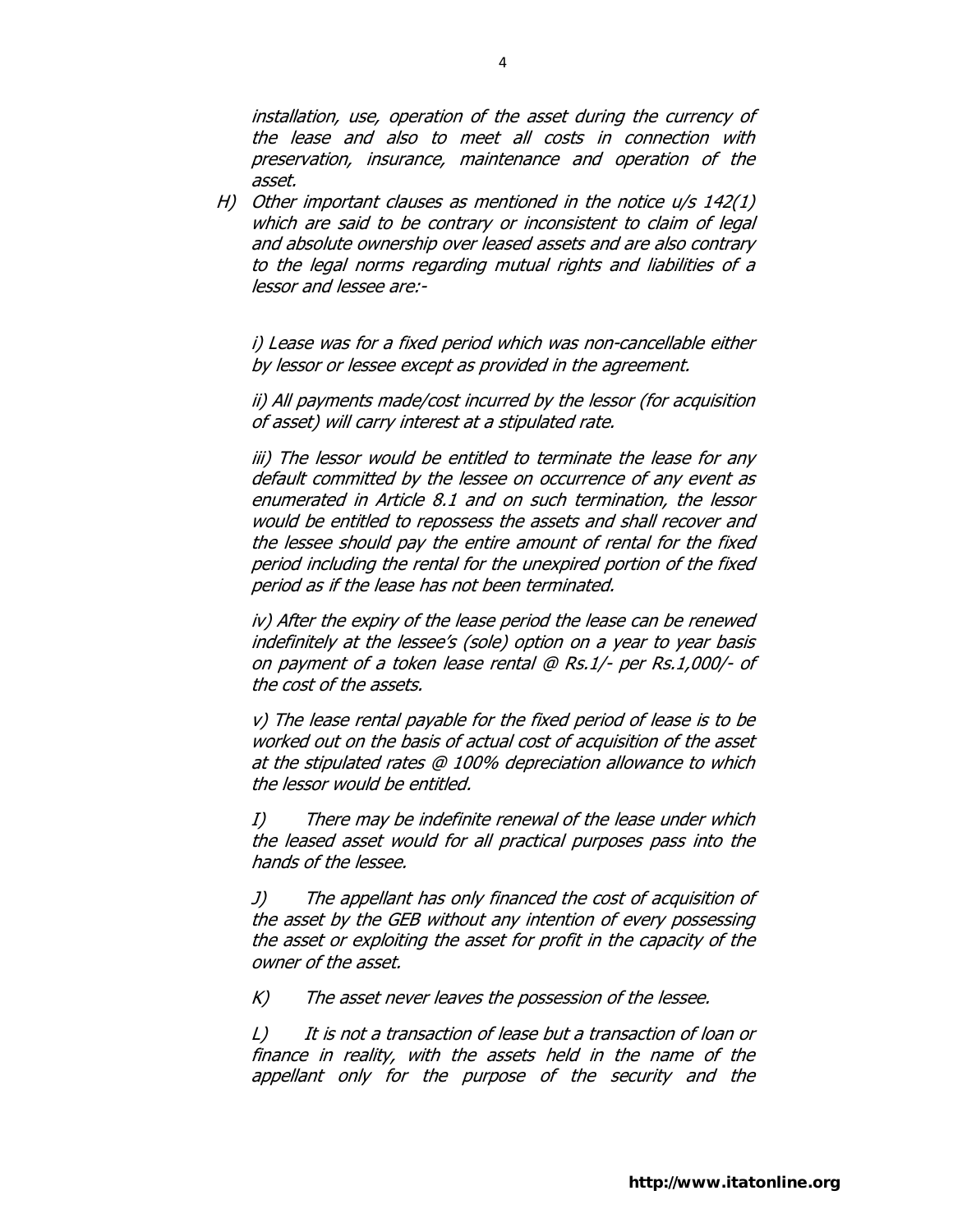transaction has in fact been embodied in the garb of lease transaction for expected tax benefits.

M) As per the International Accounting Standard No. 17, the treatment of lease transaction in case of a finance lease is different. As per this Standard for the purpose of accounting the lessor in respect of finance leases should not claim themselves as the owner of the leased assets, but should disclose the amount receivable (loan advanced) from the lessee as asset in the balance sheet. For the purpose of disclosure of profit the lessor should bifurcate the lease rental in two parts namely finance income (interest) and repayment of loan and should only disclose as income from the finance income reflecting return at a constant periodic rate (interest rate implicit in the lease) on the outstanding investment following reducing balance method.

N) The guidance note issued by the Institute of Chartered Accountants of India also adopts substantially the same criteria to distinguish between 'finance lease' and 'operating lease' and in the matter of accounting of lease income in the hands of the lessor in case of a 'finance lease', agrees in substance with the view expressed in the International Accounting Standard 17 that the lessor should only recognize from year to year the interest component of the lease rentals received as income in consonance with the inherent nature of a 'finance lease'. The guidance note also suggests that one can also follow the International Accounting Standard 17 in the matter of such accounting.

O) Reference has been made to the accounting policies in respect of such lease transaction adopted by the GEB and it is stated in para 13 of the Annual Report as under:-

"Having recognized the position of the lease arrangements and associated terms and conditions thereof and the principles followed as stated above, the lease rentals payable by the board in installments of the leasing company have been provided towards charges for interest and balance towards the liability for the assets on lease."

P) Para 13 of the notes to the Annual Accounts (reproduced below) strengthens the view that the appellant is not the legal owner of the assets:-

"The board has availed finance under Lease Finance Arrangements from various institutions and under the said arrangements, the leased assets will get transferred to the Board on expiry of the lease period on payment of terminal value ranging from 1 to 2% of the original cost of the relevant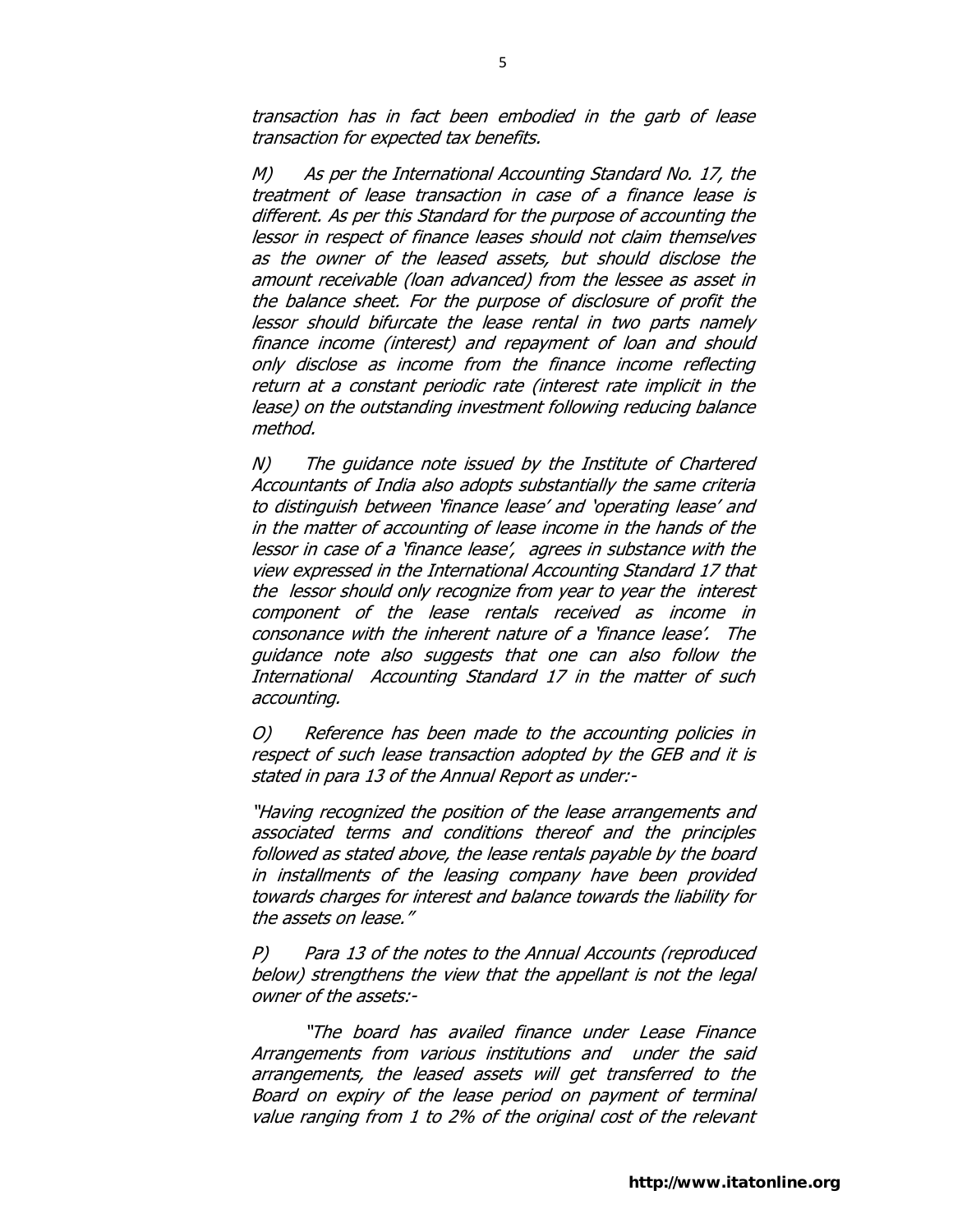assets. Accordingly, the Board's financial obligations under the Lease Arrangements has been provided as liability in the books of accounts and correspondingly, the leased assets are taken under the block of fixed assets. Depreciation has also been provided for on the leased assets for the use of these assets."

………………………………………………………………

"The Board has also availed finance under Sale and Lease back arrangement. On sales of such assets to the Leasing Company, the relevant amount has been booked as "Gain on sale of Fixed Assets" and as "Capital Reserve". The assets taken back on lease under such arrangement has been shown as "Assets taken on lease" in the accounts at the value at which it has been sold and the corresponding liability of these loans have been credited in the books of Accounts (Statement-I, Schedule-12, Statement-3, Schedule-19 & Schedule-32 & Schedule-35)".

Q) Physical inspection of the assets has not been taken.

R) The lease agreement is against public policy.

S) The appellant did not get absolute ownership & title over the assets and the whole transaction is a colourable device to give picture of a genuine transaction with the twin purpose of financing the GEB and making a claim of depreciation.

T) The transaction is a collusive arrangement/transaction of finance only that served as a colourable evidence in avoiding the incidence and payment of income-tax by claiming huge depreciation against a small rental income offered to tax."

4. In view of the various reasons given in the assessment order, it was held by the Assessing Officer that the intention of the assessee was to enter into a transaction of loan or finance and the assets were held in the name of the assessee only for the purpose of security of the loan given which could be seized in case of default by the lessee and the assessee had never intended to be the real owner of the assets. It was thus, concluded that the alleged lease transaction was in reality a transaction of finance/loan only and the assessee was never the real and legal owner of the assets in as much as it was not in a position to exercise rights of a lawful owner of the assets.

 Accordingly, the claim of depreciation on the assets of Rs.4,99,72,800/ was disallowed. However, since the transaction was held to be a finance transaction, capital component of payment comprised in lease rental as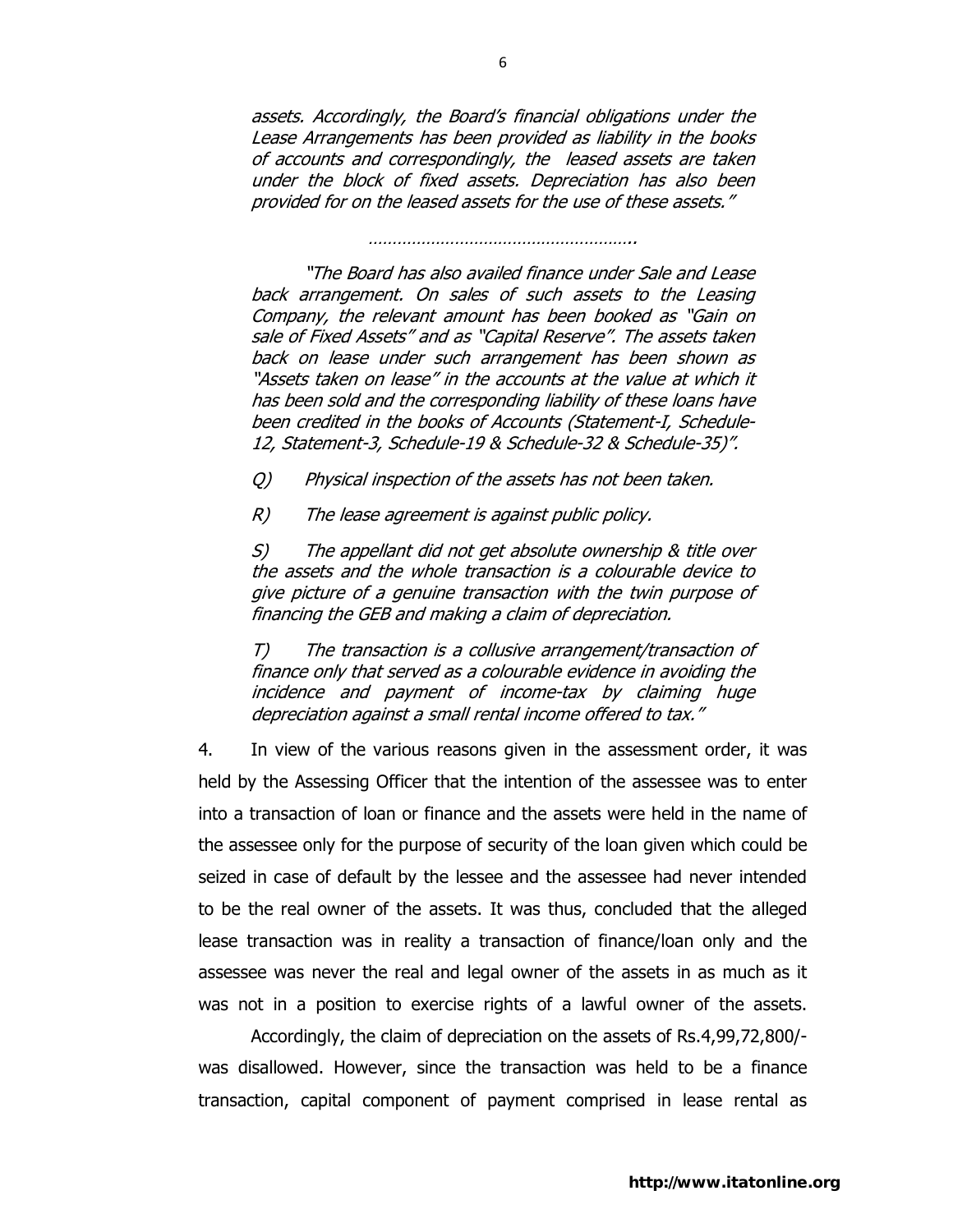worked out by the appellant at Rs. 3,16,000/- was deducted as a consequence of the treatment accorded to the transaction subject to rectification.

5 The ld. CIT(A) vide impugned order under appeal also upheld the action of the A.O. in disallowing the claim of depreciation to the assessee.

6. Before us the learned representative of the assessee has submitted that the assessee is a company which inter alia carries on leasing activities. There was constructive delivery of energy meters and as such physical movement of the meters was not necessary. The meters have been installed in Godhra O & M Circle of GEB. A confirmation of existence of assets by State Electricity Board of Government of Gujarat is concrete and complete evidence of the existence of the assets. it was only for the assessee and not for the Income-tax authorities to decide whether to enter into any transaction without insisting on the exact specification of the items or not; and that by avoiding physical delivery of meters as the same had already been installed in various residences and industrial places, the assessee has not only avoided unnecessary expenditure on removing and reaffixing of the meters but also helped the consumers by providing uninterrupted supply of power and saved loss of revenue to the Government on account of a discontinuance of the power supply. The transaction was a bona fide, genuine and real transaction and there is no evidence to suggest that the Agreement of lease was entered into only as a means to obtain security or that the assessee had advanced loan to GEB. It is stated that the purpose for which GEB has entered into the transaction cannot alter the nature of the transaction viz. lease of assets and does not in any way affect the claim of the assessee for grant of depreciation. It has been further submitted that the assessee had purchased full ownership rights in the assets and paid full consideration thereof to GEB. The various terms and conditions of the lease agreement as have been referred to in the assessment order are the normal clauses which form part of any lease transaction. It is further stated that there are several clauses in the agreement for lease which categorically refer to the assessee as the owner of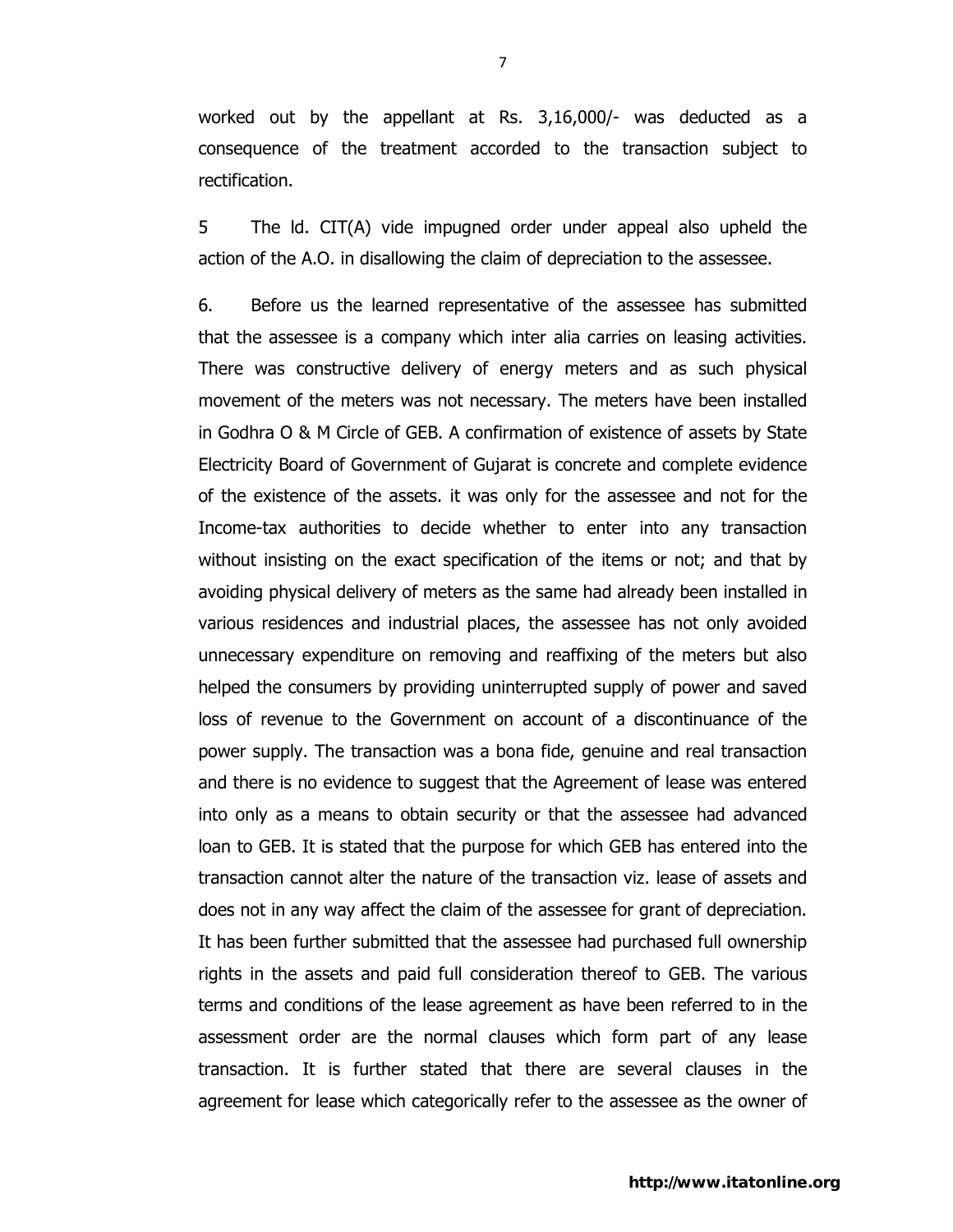the assets and to the various rights of the assessee as an owner. Even the very act of the Government of Gujarat in exempting the transaction from Sales Tax is to recognize the transaction as a sale from GEB. The ld. AR has further submitted that in a case of sale and lease back transaction, the asset would remain with the lessee only and it would not be really necessary for the assessee to take possession of the asset and then give it back to the lessee. He has further submitted that the claim of depreciation in not dependent on the fact whether the asset leaves the possession of the lessee. The transaction was with a State Government and it would be highly improper to impute any collusiveness or colourable nature of the transaction without any concrete evidence. The fact that GEB may have already claimed depreciation on the said assets or its W.D.V. in the books of lessee is nil is in no way relevant and does not affect the claim of the assessee for depreciation. The decision to purchase the asset and lease it back to the seller was purely a business decision to earn income by way lease rental. In the process, if assessee gets tax benefits to which it was entitled under the law, it cannot be described as a colourable device. It is stated that while striking a business deal, tax aspect will always be considered, because it directly affects the fund flow and cash flow situation of the business. It has been elaborated that to claim depreciation on assets, two conditions need to be fulfilled- one that the assessee must be the owner of the assets and secondly the assets must be used for the business of the assessee. According to the assessee it is beyond doubt, it is the full and true owner of the meters and that the said meters and the meters have been used by it in its business of leasing. Accordingly, both the conditions as stated above have been fulfilled and the assessee is therefore, entitled to claim depreciation. The assessee has also relied upon various case laws, which we will discuss in subsequent paras of this order.

 7. The Ld. DR on the other hand relied upon the detailed orders of the authorities below.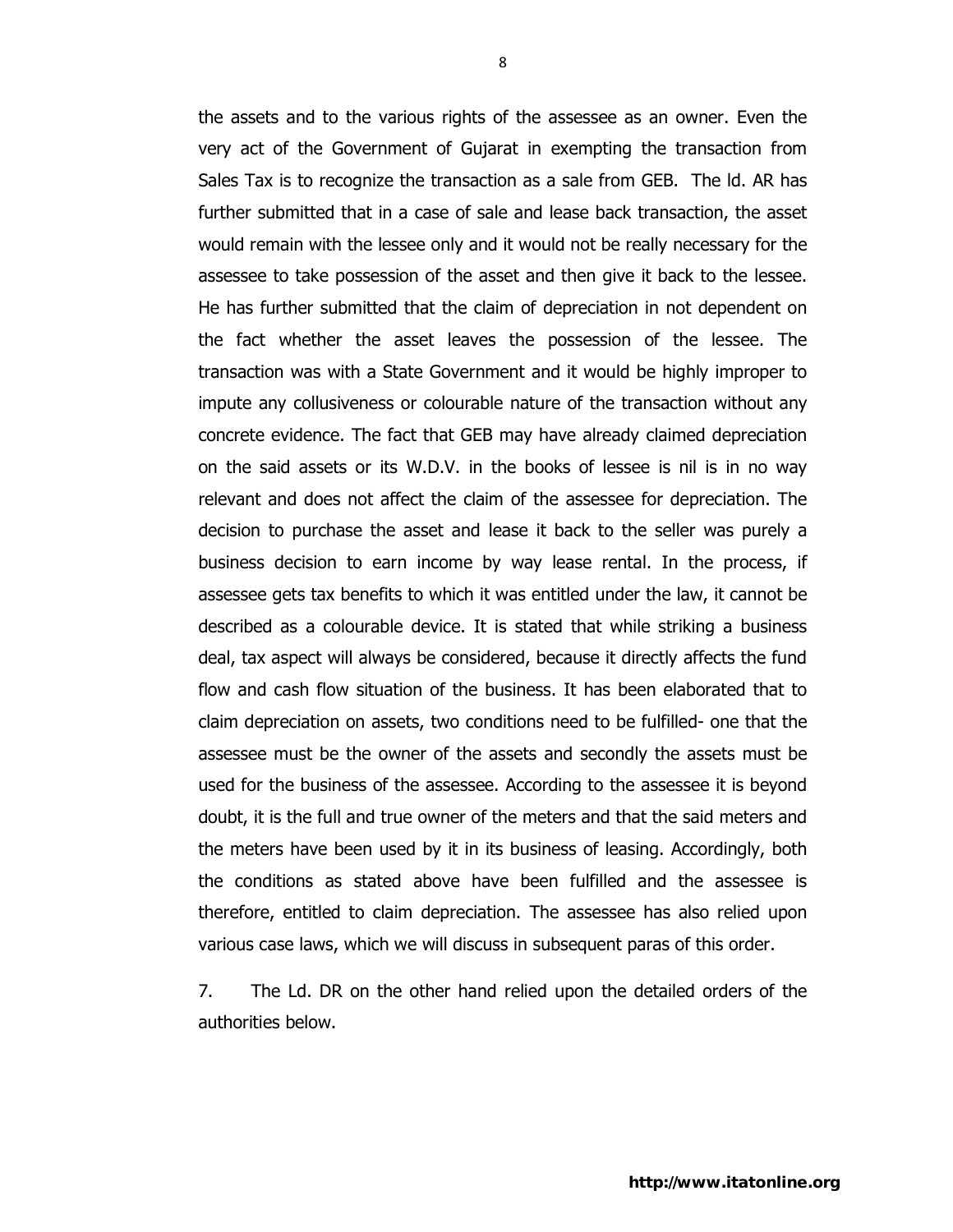8. We have carefully considered the rival submissions made on behalf of the parties and have also minutely gone through the record. Our findings in respect of the matter are as under:

There is no doubt about the legal provisions that an assessee being the owner of the assets is entitled to claim the depreciation on assets under Section 32 of the Income Tax Act.

The meaning of the word 'depreciation' as well the requirements of Section 32 to be eligible to claim such depreciation of assets has been discussed by the Hon'ble Supreme Court in 'M/S I.C.D.S. Ltd v Commissioner of Income Tax, Mysore and another' (Civil Appeal No. 3282/2008 decided on 14.01.2013) as under:-

"9. Section 32 of the Act on depreciation, pertinent for the controversy at hand, reads as follows:

"32. (1) in respect of depreciation of-

(i) know-how, patents, copyrights, trade marks, licences, franchises or any other business or commercial rights of similar nature, being intangible assets acquired on or after the 1st day of April, 1998, owned, wholly or partly, by the assessee and used for the purposes of the business or profession, the following deductions shall be allowed-

i) in the case of assets of an undertaking engaged in generation or generation and distribution of power, such percentage on the actual cost thereof to the assessee as may be prescribed ;]

ii) in the case of any block of assets, such percentage on the written down value thereof as may be prescribed

Provided that no deduction shall be allowed under this clause in respect of—

(a) any motor car manufactured outside India, where such motor car is acquired by the assessee after the 28th day of February, 1975 but before the 1st day of April, 2001, unless it is used—

i) in a business of running it on hire for tourists ; or

ii)outside India in his business or profession in another country ; and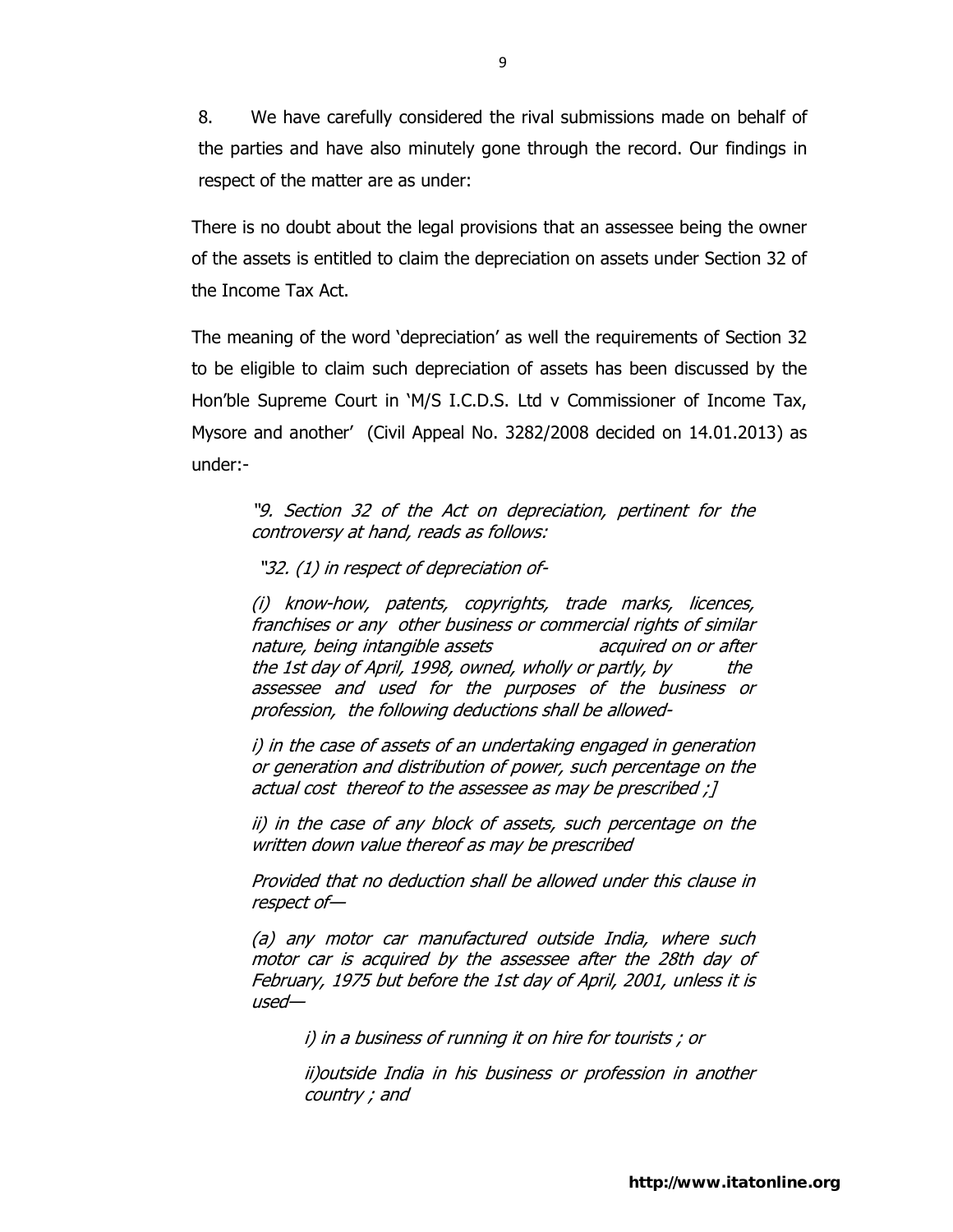(b) any machinery or plant if the actual cost thereof is allowed as a deduction in one or more years under an agreement entered into by the Central Government under section 42

Provided further that where an asset referred to in clause (i) or clause (ii) or clause (iia) as the case may be, is acquired by the assessee during the previous year and is put to use for the purposes of business or profession for a period of less than one hundred and eighty days in that previous year, the deduction under this sub- section in respect of such asset shall be restricted to fifty per cent of the amount calculated at the percentage prescribed for an asset under clause (i) or clause (ii) [or clause (iia)], as the case may be." (Emphasis supplied)

10. Depreciation is the monetary equivalent of the wear and tear suffered by a capital asset that is set aside to facilitate its replacement when the asset becomes dysfunctional. In P.K. Badiani Vs. Commissioner of Income Tax, Bombay[2], this Court has observed that allowance for depreciation is to replace the value of an asset to the extent it has depreciated during the period of accounting relevant to the assessment year and as the value has, to that extent, been lost, the corresponding allowance for depreciation takes place.

11. Black's Law Dictionary (5th Edn.) defines 'depreciation' to mean, inter alia:"A *fall in value; reduction of worth. The* deterioration or the loss or lessening in value, arising from age, use, and improvements, due to better methods. A decline in value of property caused by wear or obsolescence and is usually measured by a set formula which reflects these elements over a given period of useful life of property.... Consistent gradual process of estimating and allocating cost of capital investments over estimated useful life of asset in order to match cost against earnings..."

The 6th Edition defines it, inter alia, in the following ways:

"In accounting, spreading out the cost of a capital asset over its estimated useful life.

A decline in the value of property caused by wear or obsolescence and is usually measured by a set formula which reflects these elements over a given period of useful life of property."

12. Parks in Principles & Practice of Valuation (Fifth Edn., at page 323) states: As for building, depreciation is the measurement of wearing out through consumption, or use, or effluxion of time. Paton has in his Account's Handbook (3rd Edn.) observed that depreciation is an out-of- pocket cost as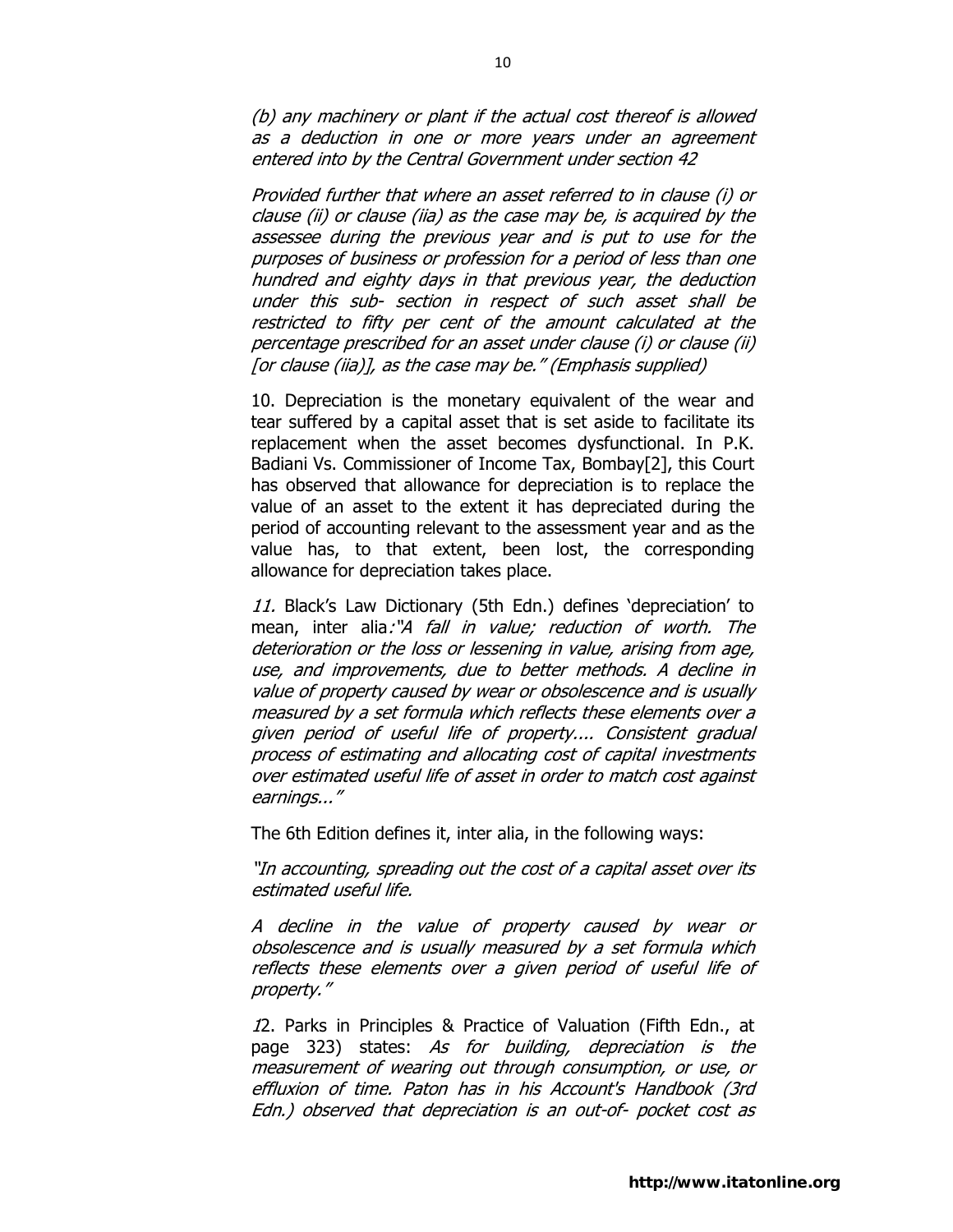any other costs. He has further observed-the depreciation charge is merely the periodic operating aspect of fixed asset costs.

13. The provision on depreciation in the Act reads that the asset must be "owned, wholly or partly, by the assessee and used for the purposes of the business". Therefore, it imposes a twin requirement of 'ownership' and 'usage for business' for a successful claim under Section 32 of the Act."

So as held by the Hon'ble Supreme Court, the section 32 of the Income Tax Act imposes two conditions to be eligible for assessee to claim depreciation i.e. the assessee must be owner of the assets either wholly or partly and secondly the assets must be used for the business of the assessee.

9. Now in view of above parameters, as laid down by the Hon'ble Supreme Court in M/S I.C.D.S. (supra), we will have to see whether in the case in hand, the assessee satisfies the requirements of the above mentioned twin conditions to be eligible to claim depreciation on the assets/meters?

10. It is pertinent to mention here that in this case, the transaction in dispute is relating to sale and lease back of the assets i.e. of electric meters in question. The assessee has claimed that after purchasing the meter in question from GEB, it has become owner of the meters and, thus, is entitled to claim depreciation being the owner of the assets. On the other hand, the case of the revenue is that the sale transaction in question was a Sham transaction. In fact, it was a transaction of finance given by the assessee to the GEB to earn interest on the financed amount. It is also the case of the revenue that the lease deed relied upon by the assessee is 'sham' and even in no event can be said to be an 'operating lease deed', but at the most a 'finance lease deed', in which case, it is the lessee, who is the owner of the assets.

 It is pertinent to mention here that there is no definition given either of operating lease or of the finance lease either under the Income Tax Act or under the Transfer of Property Act so as to make a distinction between the two.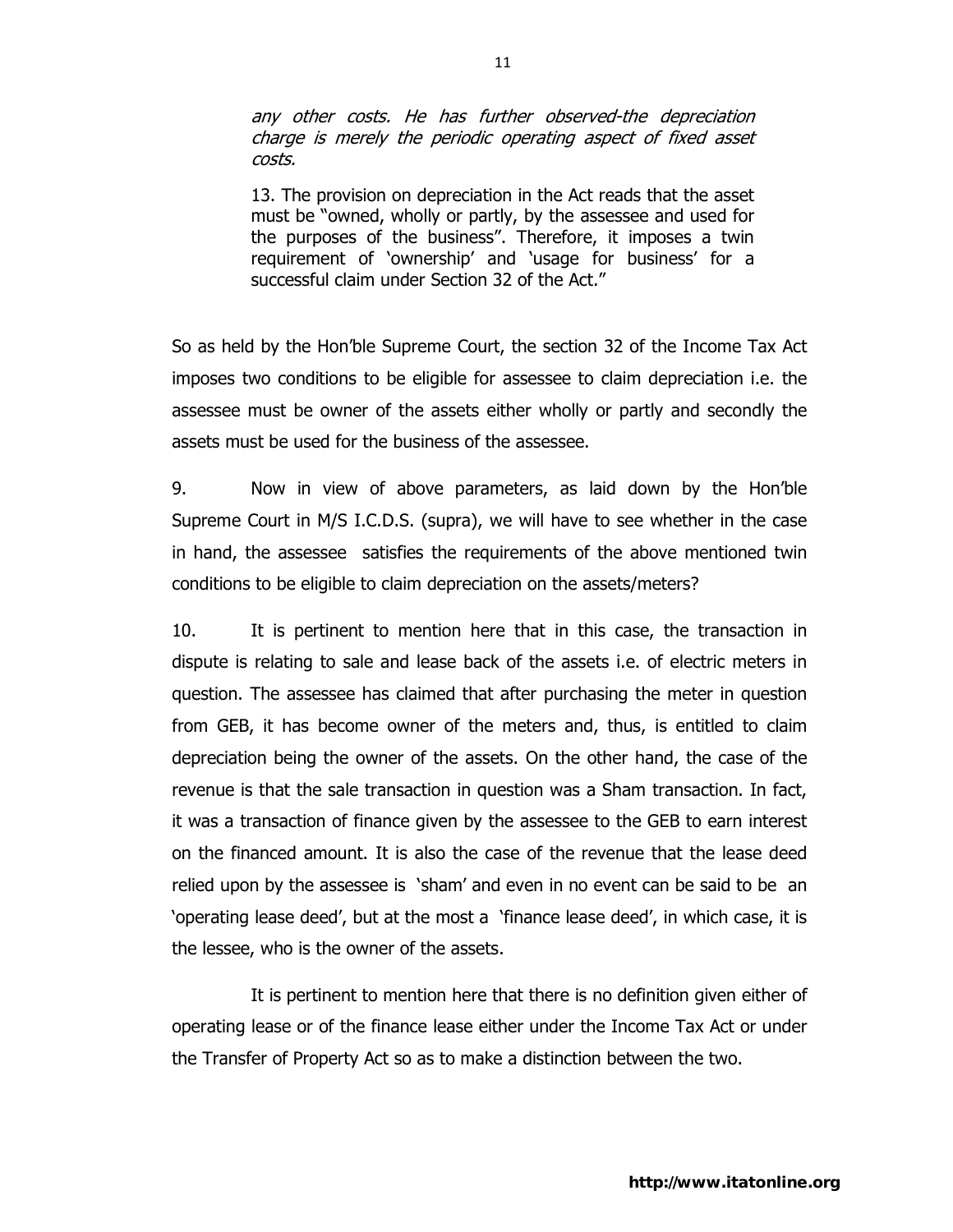However the term lease has been defined under Section 105 of the Transfer of Property Act, 1882 but the same is in context to lease of immovable property. The said definition is reproduced as under:-

> "a lease of immovable property is a transfer of a right to enjoy such property, made for a certain time, express or implied, or in perpetuity, in consideration of a price paid or promised, or of money, a share of crops, service or any other thing of value, to be rendered periodically or on specified occasions to the transferor by the transferee, who accepts the transfer on such terms"

The said definition when applied in case of lease of moveable properties would mean that the lease is the transfer of right to enjoy the property in question. Such a transfer of right can be made for a fixed time or for indefinite time and in lieu of getting the right to possess and enjoy the property, the lessee has to pay certain considerations either in cash or in kind to the lessor.

The terms like finance lease, operating lease, sale and lease back etc. have found their mention in commercial transactions. The terms finance lease and operating lease, have been explained in guidance note on Accounting for Leasesof the ICAI as under:

> "'Finance lease' means: 'A lease under which the present value of the minimum lease payments at the inception of the lease exceeds or is equal to substantially the whole of the fair value of the leased asset.

> 'Operating lease' has been defined to mean: 'A lease other than a finance lease'.

> The phrase 'fair value' as used in the definition of 'Finance lease' has been further defined to mean: 'The amount for which an asset could be exchanged between a knowledgeable, willing buyer and a knowledgeable, willing seller in an arm's length transaction"

11. The issue relating to definition and meaning of operating and finance lease came into consideration before the Special Bench of the ITAT in 'M/s. IndusInd Bank Limited' (ITA No. 6566/M/2002) decided on 14.03.2012.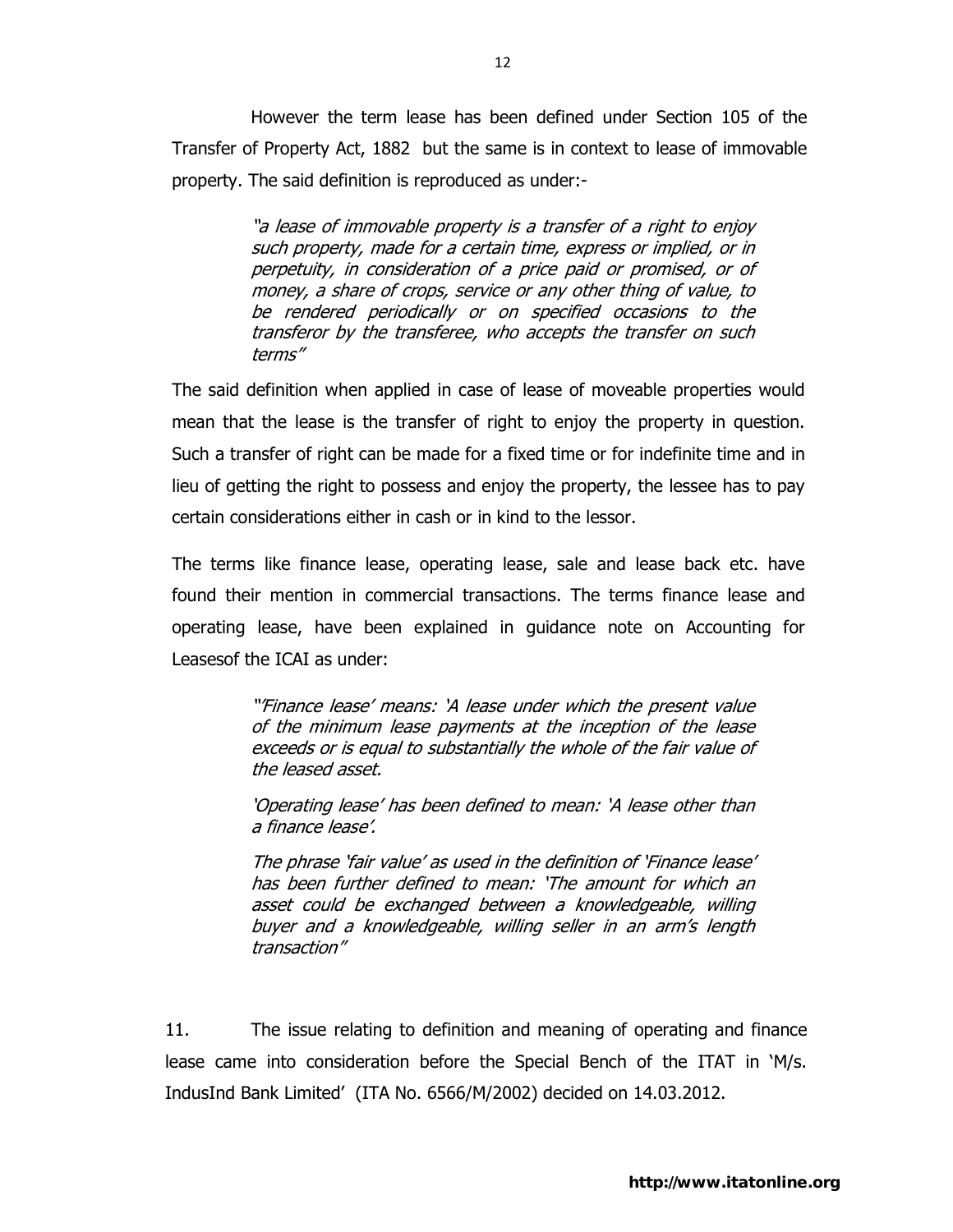The Special Bench of the Tribunal, in the said authority, after carefully considering the guidance note of Accounting Standard (AS) 19, the law laid down by the Hon'ble Supreme Court in 'Asea Brown Boveri Limited v. Industrial Finance Corporation of India' [(2006) 154 Taxman 512 (SC)],and further in 'Association of Leasing & Financial Services Companies v. Union of India &Ors.' [2010-(SC2)-GJX-0838-SC] and also by the Hon'ble Bombay High Court in 'Avinash Bhosale v. Union of India &Ors' [(2010) 322 ITR 381 (Bom)] has drawn the following broad features of a finance lease:-

> "5.14 Thus it is apparent that the broader guidelines laid down by the Hon'ble Supreme Court in the case of ABB Ltd have been reiterated in the latter case of Association of Leasing & Financial Services Companies v. Union of India &Ors. On a fair reading of the aforenoted two judgments rendered by the Hon'ble Supreme Court in the light of the Guidance Note and the AS 19, we can draw the following broad features of finance lease :-

> - Such a lease is non-cancellable and there is a fixed obligation on the lessee for payment of lease money. In case lease is terminated prematurely by the lessee, the lessor is entitled to recover his investment with expected interest.

> - Such a lease is always for a fixed period, which period is decided by taking into consideration the economic life of the asset.

> - The initial lease period is settled in such a way so as to fully recover the investment of the lessor together with interest thereon.

> - Lessor is always interested in the recoupment of his investment with interest in the shape of rentals over the period of lease and not the asset or its user.

> - It is the responsibility of the lessee to bear all costs of insurance, repairs and maintenance and other related costs and expenses for the leased equipment.

> - Though the equipment is chosen by the lessee but the payment to the supplier is made by the lessor. Thus it is the lessee who chooses the assets, takes delivery, enjoys the use of the asset, bears its wear and tear. It is the lessee who becomes the real owner of the asset.

- It is the lessee who pays taxes etc. in relation to such asset.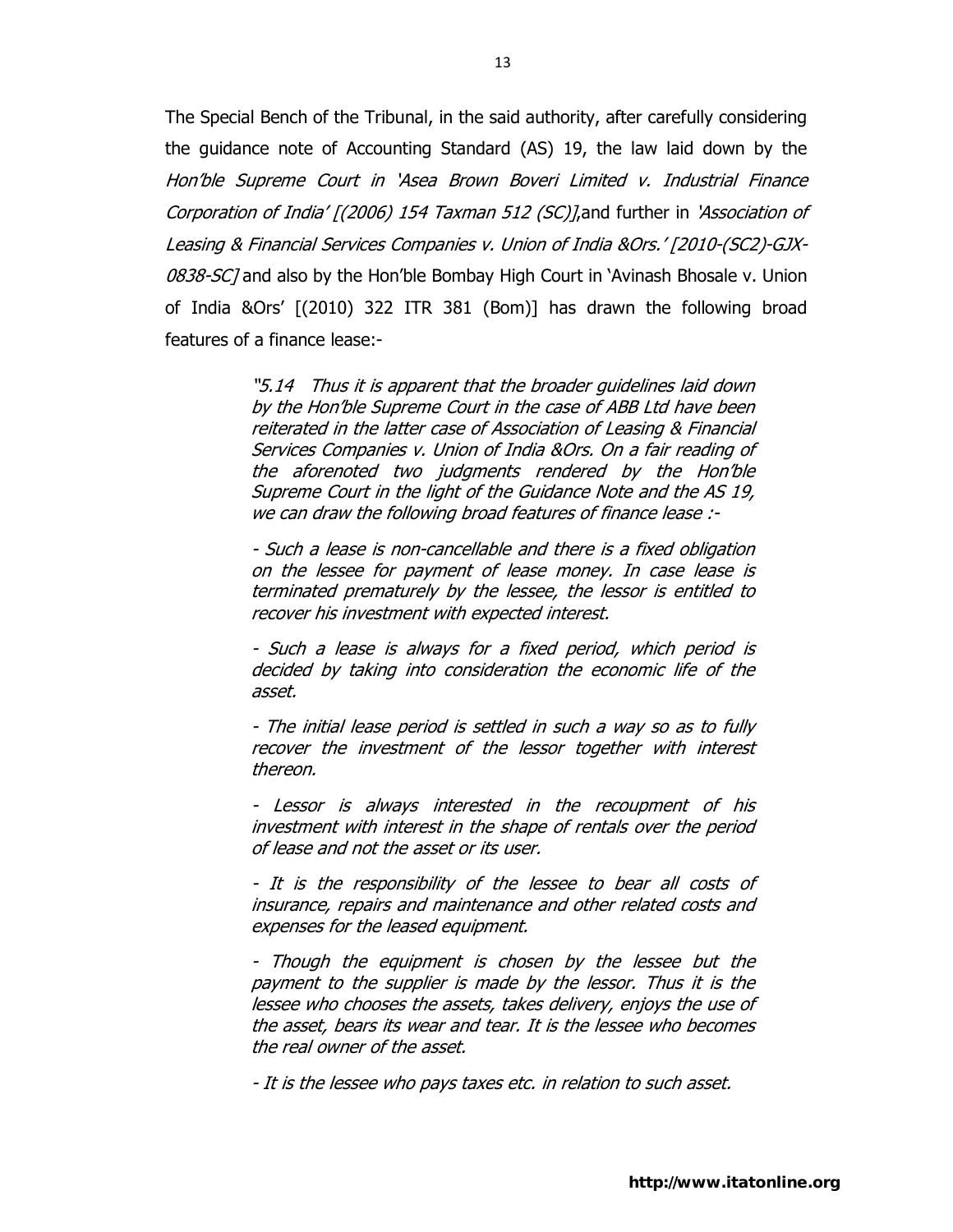- The risks and rewards incidental to the ownership vest with the lessee.

- The features of bailment are absent in such a lease.

- The lessor simply holds the title of asset as his security till his investment and interest thereon is recouped. The lessor is only symbolic owner during the period of lease and on the expiry of lease period, even such symbolic ownership also comes to an end."

12 . From the perusal of the above said features drawn by the 'Hon'ble Special Bench' of the ITAT, it can be gathered that in fact a 'finance lease' can be said to be a 'sale' which is given the colour of the 'lease' by the parties for their mutual benefit and to avoid the consequences pertaining to tax liability or otherwise. In case of sale and lease back transactions, the asset is sold by the first person to the second person and thereafter is taken back on lease from buyer by the seller. In such type of transactions, it is to be seen whether the sale transaction is the real transaction or is a sham transaction with the object of enabling the alleged purchaser/second person to claim himself as the owner of the goods, which are further claimed to be leased back to the first person i.e. seller or the original owner of the goods. In a Sham transaction of sale and lease back, in fact, the ownership of the goods is not transferred to the alleged lessor, but is shown to be done, so as to enable the second person/purchaser to claim ownership for the goods for the purpose of claiming relief, deduction or allowances under the taxation statutes or otherwise.

While defining the term 'sham transaction'; the The Kolkata Bench of the Income Tax Appellate Tribunal in the case of Maersk Line UK Limited (ITA No. 2150/Kol/2009) has observed as under :

> "a transaction can be regarded as a "sham" where "the document is not bona fide nor intended to be acted upon, but is only used as a cloak to conceal a different transaction" or where "it is intended to give to third parties the appearance of creating between the parties legal rights and obligations which are different from the actual legal rights and obligations which the parties intend to create".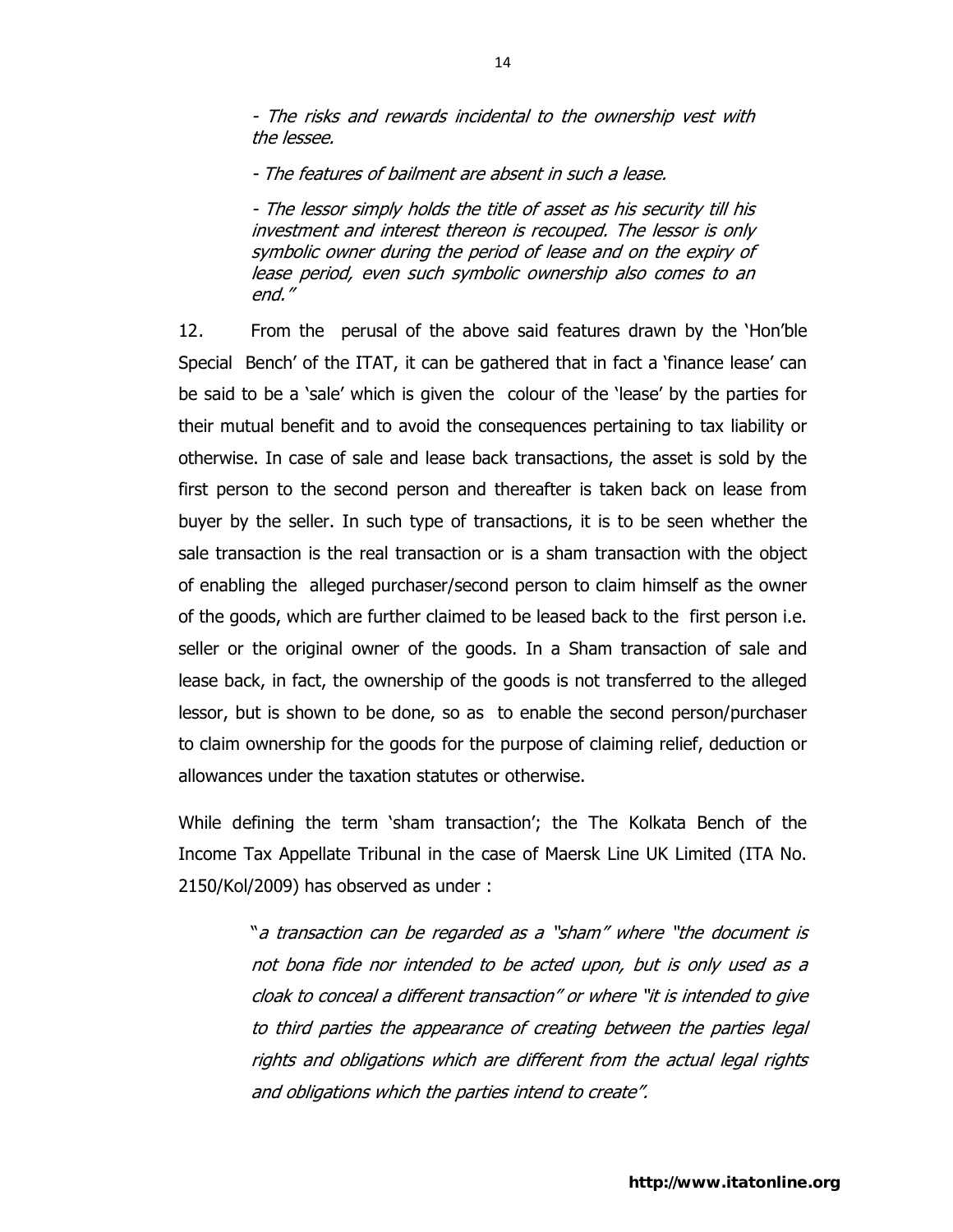The question before us is whether the 'sale and lease back' transactions in question in the case in hand is a genuine transaction or a Sham transaction done with the object to defeat the provisions of Income Tax Act and to facilitate the benefits of deduction/depreciation to a person who otherwise is not eligible to claim the same.In the case in hand, the GEB allegedly sold143600 meters to the assessee vide sale invoice dated 23.3.1994. To decide whether the said sale transaction is a genuine sale transaction or a sham transaction, we think it proper to firstly discuss the relevant provisions of 'Sales of Goods Act,1930, as to what constitutes a valid sale.

The term sale has been defined under Section 4 of the sales of the Goods Act, 1930 as under:-

## "**4. Sale and Agreement to sell-**

(1) A contract of sale of goods is a contract whereby the seller transfers or agrees to transfer the property in goods to the buyer for a price. There may be a contract of sale between one part-owner and another.

(2) A contract of sale may be absolute or conditional.

(3) Where under a contract of sale, the property in the goods is transferred from the seller to the buyer, the contract is called a sale, but where the transfer of the property in the goods is to take place at a future time or subject to some condition thereafter to be fulfilled, the contract is called an agreement to sell.

(4) An agreement to sell becomes a sale when the time elapses or the conditions are fulfilled subject to which the property in the goods is to be transferred."

13. A perusal of section 4 of the sale of Goods Act as reproduced above, reveals that there are three essentials for the contract of sale i.e.

(i) There must be a transfer of general property in the goods sold

(ii) It must be by the seller to the buyer which means from one person to another i.e. the seller and buyer must be different persons. It follows from the general rule that a person cannot purchase his own goods.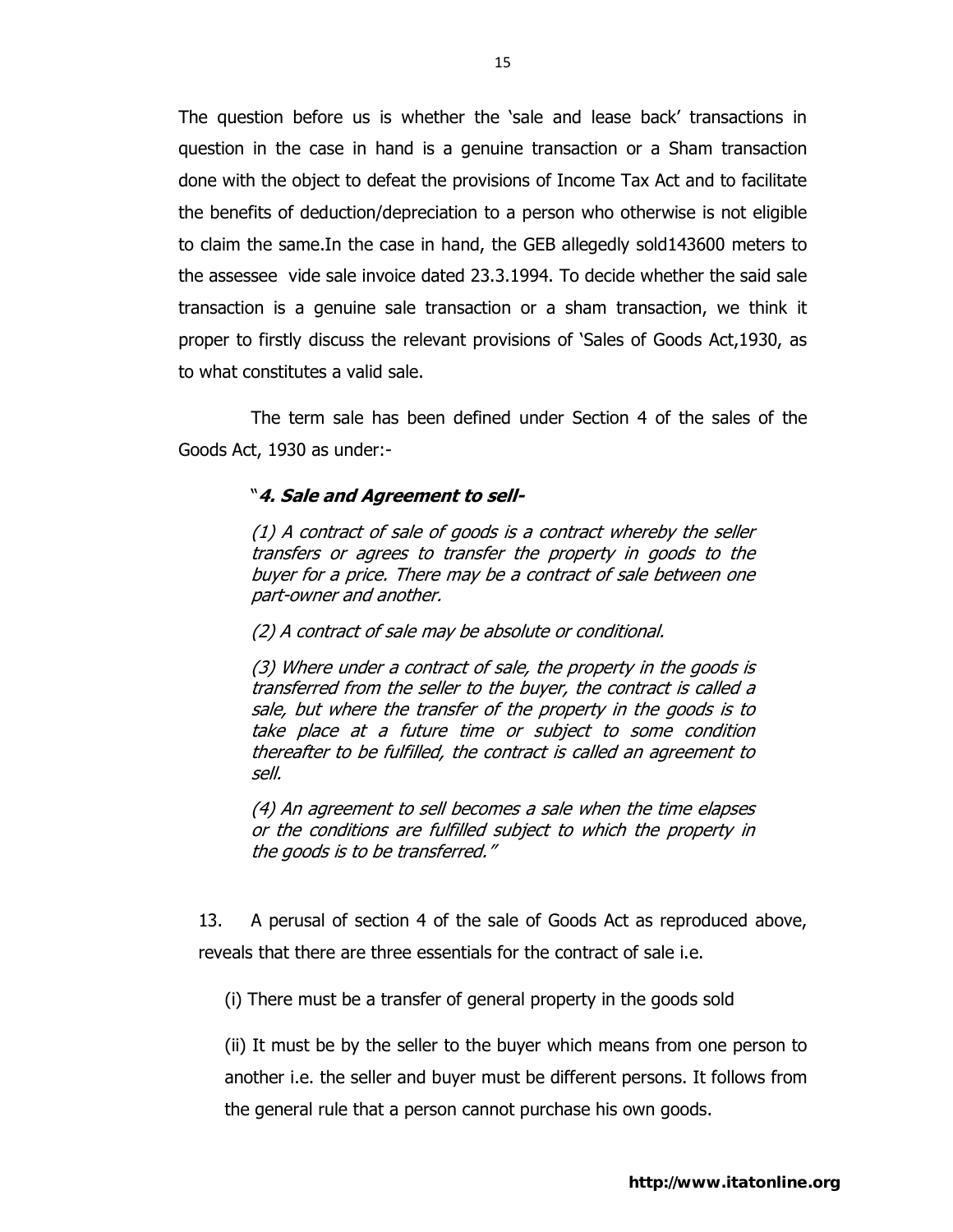(iii) The third requirement is that the sale must be for a price.

14. In the case in hand, the alleged sale has been made by GEB to the assessee for a price of Rs. 49972800/-.However, though the assessee has claimed that the property in the goods has transferred to it, but, the revenue claims that the property in goods has never transferred to the assessee.

As per Section 18 of the Sale of goods Act for the transfer of the property in the goods, Goods must be ascertained. The said section for the sake of convenience is reproduced as under:

"**18. Goods must be ascertained.** - Where there is a contract for the sale of unascertained goods, no property in the goods is transferred to the buyer unless and until the goods are ascertained."

It has been provided that no property in the goods is transferred to the buyer unless and until the goods are ascertained. The identification of the goods is a sine qua non for the contract of sale. Even in case of unascertained goods or future goods, ownership will not pass to the buyer until the goods are ascertained.

As per Section 21 of the said Act, where the sale is of specific goods, the said goods must be in a deliverable stage.

"**21. Specific goods to be put into a deliverable state.-** Where there is a contract for the sale of specific goods and the seller is bound to do something to the goods for the purpose of putting them into a deliverable state, the property does not pass until such thing is done and the buyer has notice thereof."

It is now well settled that even in case of sale of portion of a specific larger stock, till the portion is identified and appropriated to the contract, the property does not passes to the buyer as per Section 23 of the Sale of Goods Act.

## "**23. Sale of unascertained goods and appropriation.-**

(1) Where there is a contract for the sale of unascertained or future goods by description and goods of that description and in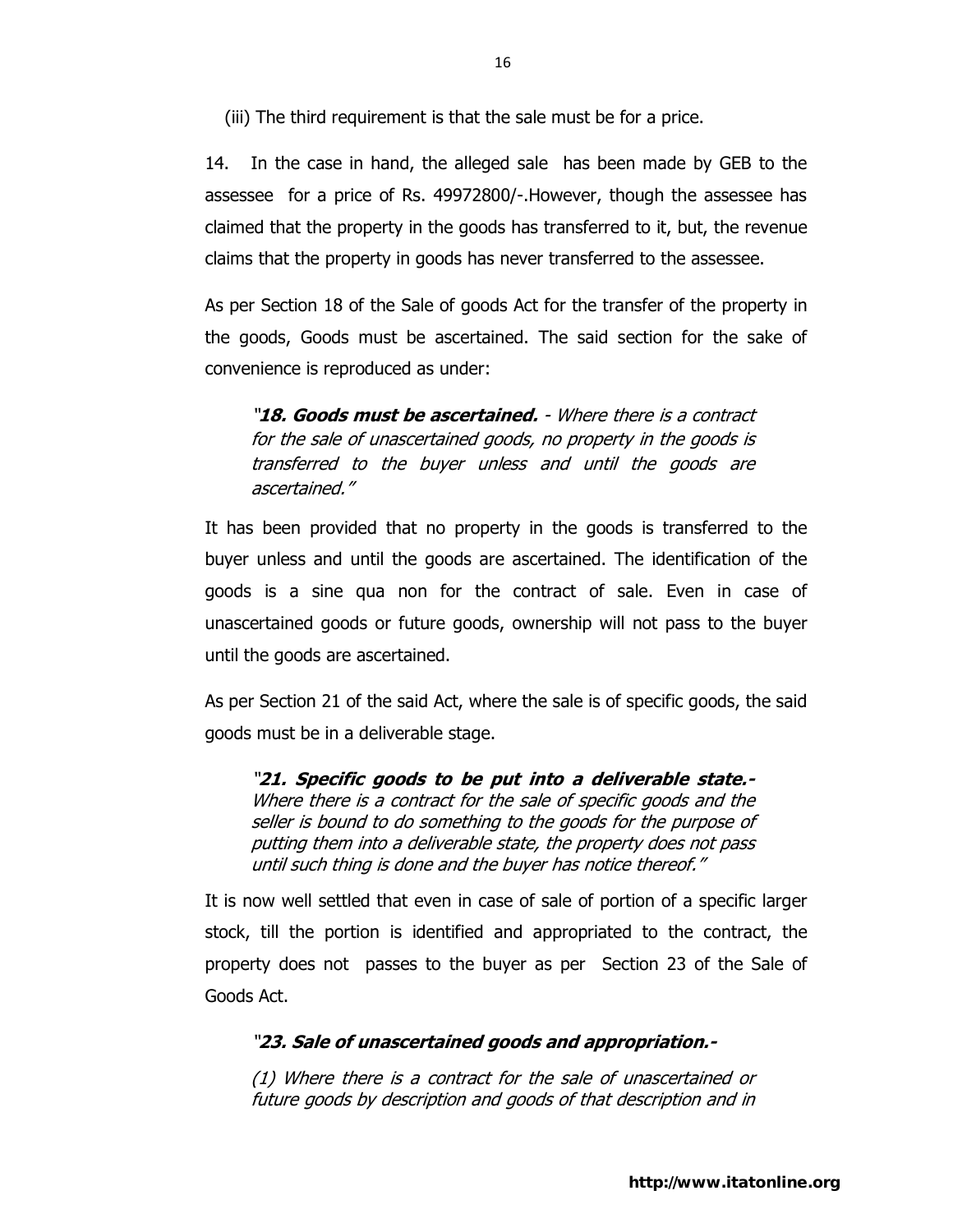a deliverable state are unconditionally appropriated to the contract, either by the seller with the assent of the buyer or by the buyer with the assent of the seller, the property in the goods thereupon passes to the buyer. Such assent may be express or implied, and may be given either before or after the appropriation is made.

(2) Delivery to carrier. Where, in pursuance of the contract, the seller delivers the goods to the buyer or to a carrier or other bailee (whether named by the buyer or not) for the Purpose of transmission to the buyer, and does not reserve the right of disposal, he is deemed to have unconditionally appropriated the goods to the contract."

So even in case of sale of unascertained goods or future goods by description, the goods of that description in deliverable state should be unconditionally appropriated to the contract and both the buyer and seller must have given their ascent to it. The very essential for passing of the property in goods is that the goods must be ascertained and the same should be in a deliverable state and further should be appropriated to the contract and both the parties to the contract must have assented to the said apportionment.

15. Now coming to the case in hand, the goods were allegedly owned by the GEB. The same are allegedly purchased by the assessee vide sale invoice dated 23.03.1994. A perusal of the said sale invoice, copy of which has been placed in the file as Annexure-A, reveals that it is a general sale invoice regarding sale of 1,43,600 ISI marked AC single phase 2.5/10 and 5/20 240 volts energy meters of different make. The specific description of the meters have not been mentioned in the sale invoice. The fact of nonmention of specific details like meter numbers, make/manufacture etc. is very much important in the case because the possession of the meter/goods in question was never delivered by the GEB to the assessee. The seller i.e. GEB may be the owner of so many meters as it is in the business of supplying the electricity to the consumers in the State of Gujarat and so many meters must have already been installed by the GEB in the premises of its consumer even before the sale transaction in question and even after the sale transaction in question. The goods were not delivered practically to the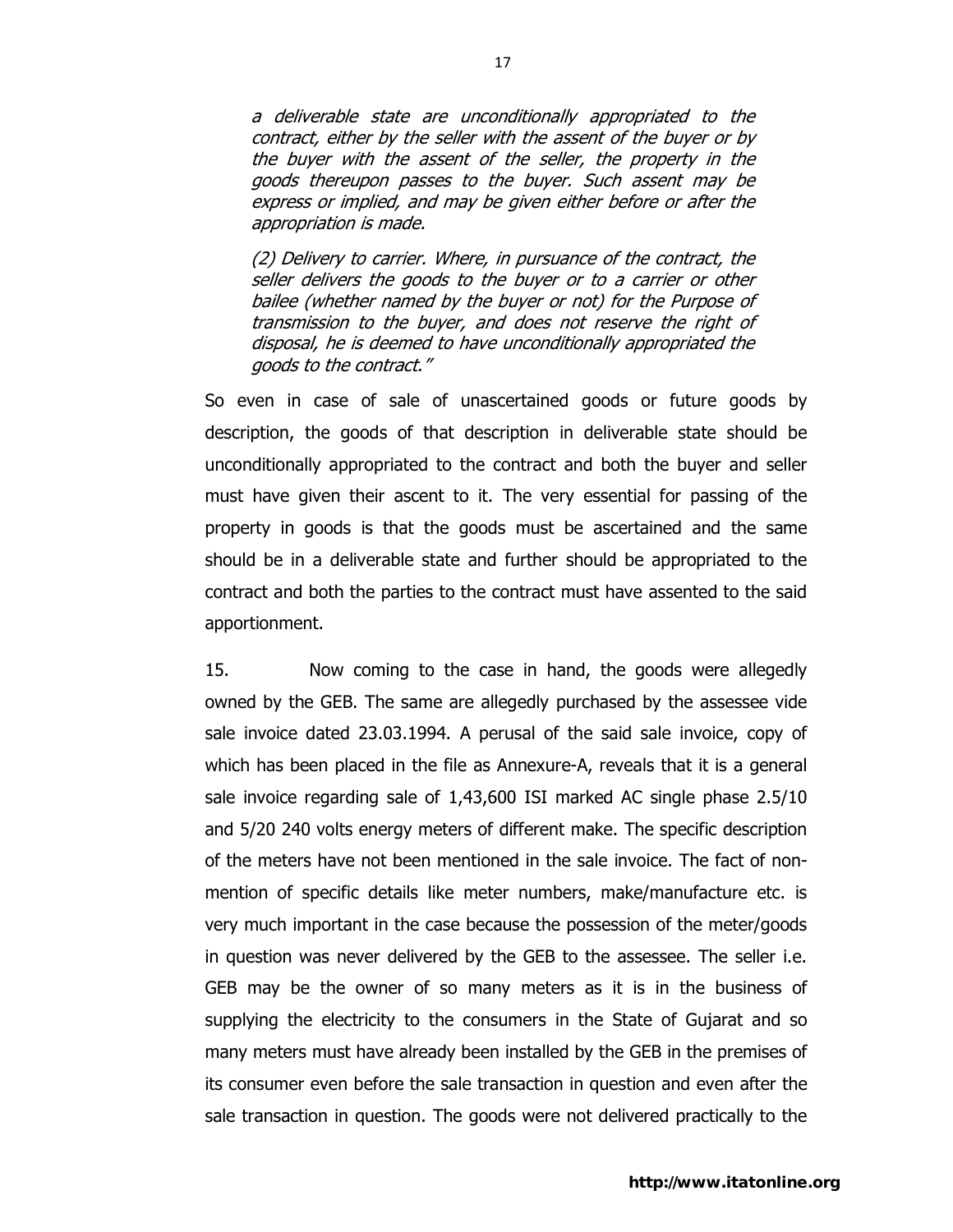purchase in this case. Under such circumstances, which ascertained goods were actually the subject matter of the sale transaction cannot be gathered from the perusal of the sale invoice.

16. Now coming to the lease agreement in question, clause 1.3, of the said lease deed relates to the description of the 'equipment' ,which for the sake of convenience is reproduced as under:-

### "1.3 "Equipment"

The Equipment described in the Schedule to this Agreement purchased/imported by the Lessor, at the request of the Lessee, from the Manufacturer named in the Schedule and leased to the Lessee for its use and includes any individual items comprised in the Equipment and all alterations, replacements and/or additions to the Equipment or any item or part thereof during the period of this Agreement."

In the schedule to the lease agreement, the description of the lease agreement has been mentioned as under:-

"1. Description of the equipment:

ISI Marked AC Single Phase 2.5/10 and 5/20 240 vots energy meters of different makes.

Total quantity 1,43,600 nos.

2. Equipment to be used at:

In the State of Gujarat"

 So, neither from the sale invoice nor from the lease agreement, it is revealed that which specific ascertained goods were sold by the GEB to the assessee. What has been mentioned is that 'single phase meters of different make which were to be used in the State of Gujarat'. Out of so many meters used and installed in the premises of the consumers by the GEB which specific 1,43,600 meters were sold by the GEB to the assessee and further leased out by the assessee to the GEB cannot be ascertained. Hence it can be safely observed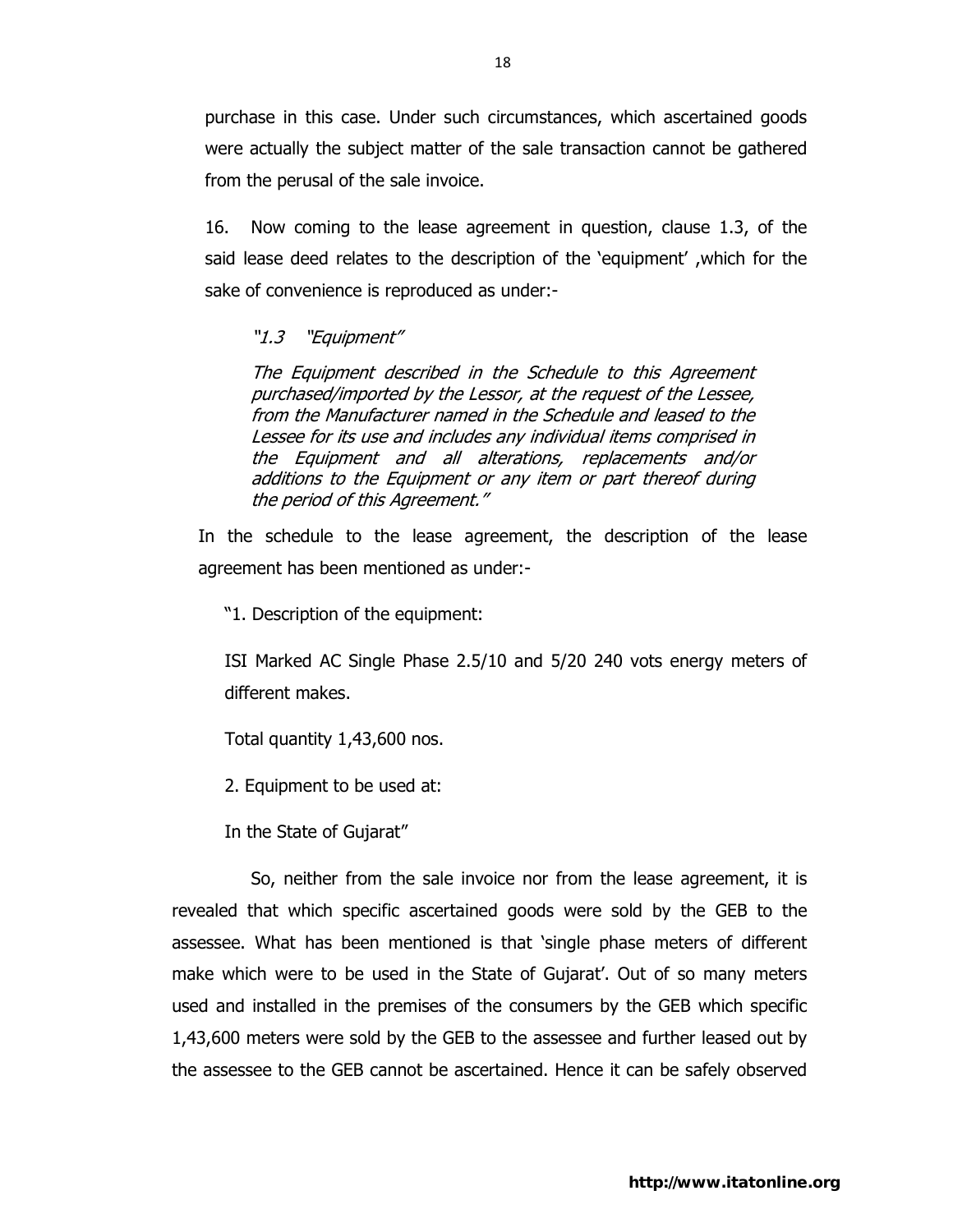that the property in the goods never passed to the alleged buyer and thus the alleged contract of sale is hit by the provisions of the sale of Goods Act 1930.

Once it has been found that the transaction in question cannot be said to be a "Sale" being falling short of the requirements of the provisions of the "Sale of Goods Act, 1930", the assessee cannot be said to be the owner of the goods and as such the subsequent lease back of the goods automatically gets invalidated.

17. The learned AR before us, has relied upon a certificate issued by GEB dated 22.03.1994 vide which, it has been certified that 1,43,600 of meters sold to assessee vide sale invoice dated 23.3.1994 have been installed in the premises of various customers located in the State of Gujarat and have been put to use.

Even this certificate also does not reveal the identity as to which specifically ascertained meters were actually purchased by the assessee from the GEB.

18. Another fact which can be noted here is that the sale invoice is dated 23.03.1994, whereas, the certificate in which reference has been made to the sale invoice dated 23.03.1994 has been surprisingly issued by the GEB on 22.03.1994 i.e. one day prior to the date of sale of invoice.

19. Further the lease deed which is claimed to have been executed after the transaction of sale of the meters by the GEB to the assessee is dated 21.03.1994 whereas the sale invoice of meters is dated 23.03.94 i.e. two days after the date of lease deed. Even there is no mention in the lease deed that the equipments in question i.e. the electric meters has been or would be purchased by the assessee for GEB and thereafter be further leased out to GEB. Rather the entire context of the lease deed gives inference that new equipments would be purchased/ordered by the assessee from the manufacturer and the same would be the subject matter of lease and further that the rental would start from the moment the order is placed to manufacturer or from the date of advance, if any paid by the assessee to the manufacturer. It is nowhere mentioned that it is a case of sale and lease back as has been alleged by the assessee.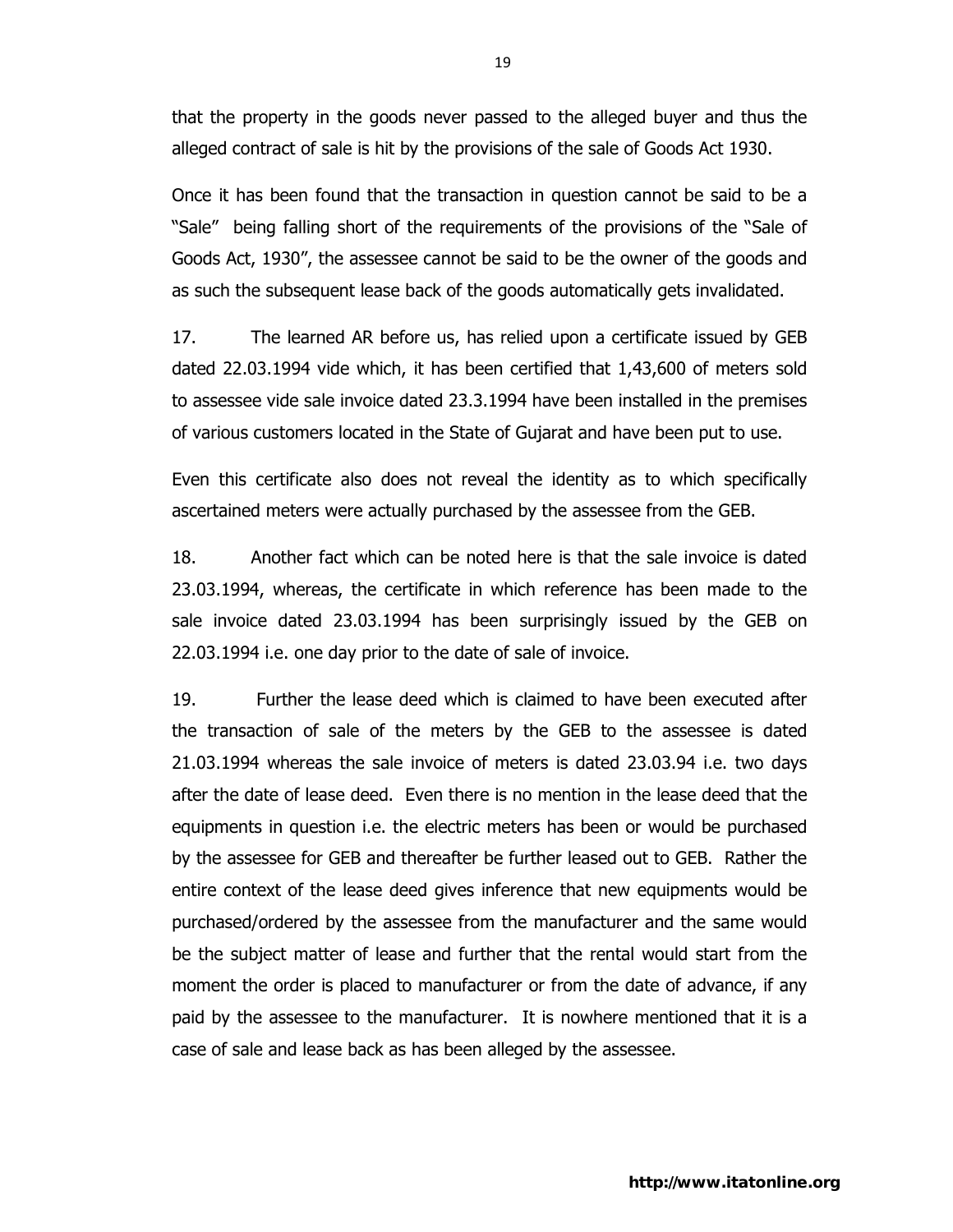20. Further the perusal of the lease agreement as a whole reveals that the said lease agreement is a sham transaction. Given the colour of the lease, virtually, the same is a finance agreement. The intention of the parties to the transaction was not that of sale or lease, rather the same was a loan transaction given the colourof the 'lease', only to defeat the provisions of the Income Tax Act, so as to give undue benefit of claim of depreciation on the assets to the assessee and in return benefit of lesser rate of interest on the loan amount to the GEB. To be more elaborate, we here under discuss some of the clauses of the said lease agreement:

 (I) which specific equipment/meter have been leased back by the assessee to the GEB cannot be gathered from the lease agreement

(II) in clause 1.2 of the lease agreement, it has been mentioned that the commencement of date of rental shall be the earliest of :

(i) the date of last payment made by the Lessor to the manufacturer.

(ii) the date of delivery of the Equipment; or

(iii) the date which comes seven days after the date on which intimation has been given by the manufacturer to the lessor that the equipment is ready for delivery

(iv) the date on which the equipment is put to use.

In a normal lease agreement, the lessee is liable to pay the rental only when the leased goods are delivered or possessed by him for use, but, in the case in hand, the moment, the assessee makes payment to the manufacturer for purchase of the goods ,the rental would start, irrespective of the fact, whether or not the goods are delivered for the use of the lessee. The first clause of the agreement itself reveals that interest on the loan amount starts on the day as and when the financer pays money for the purchase of equipment and not when the lessor has delivered the goods to the lessee i.e.GEB.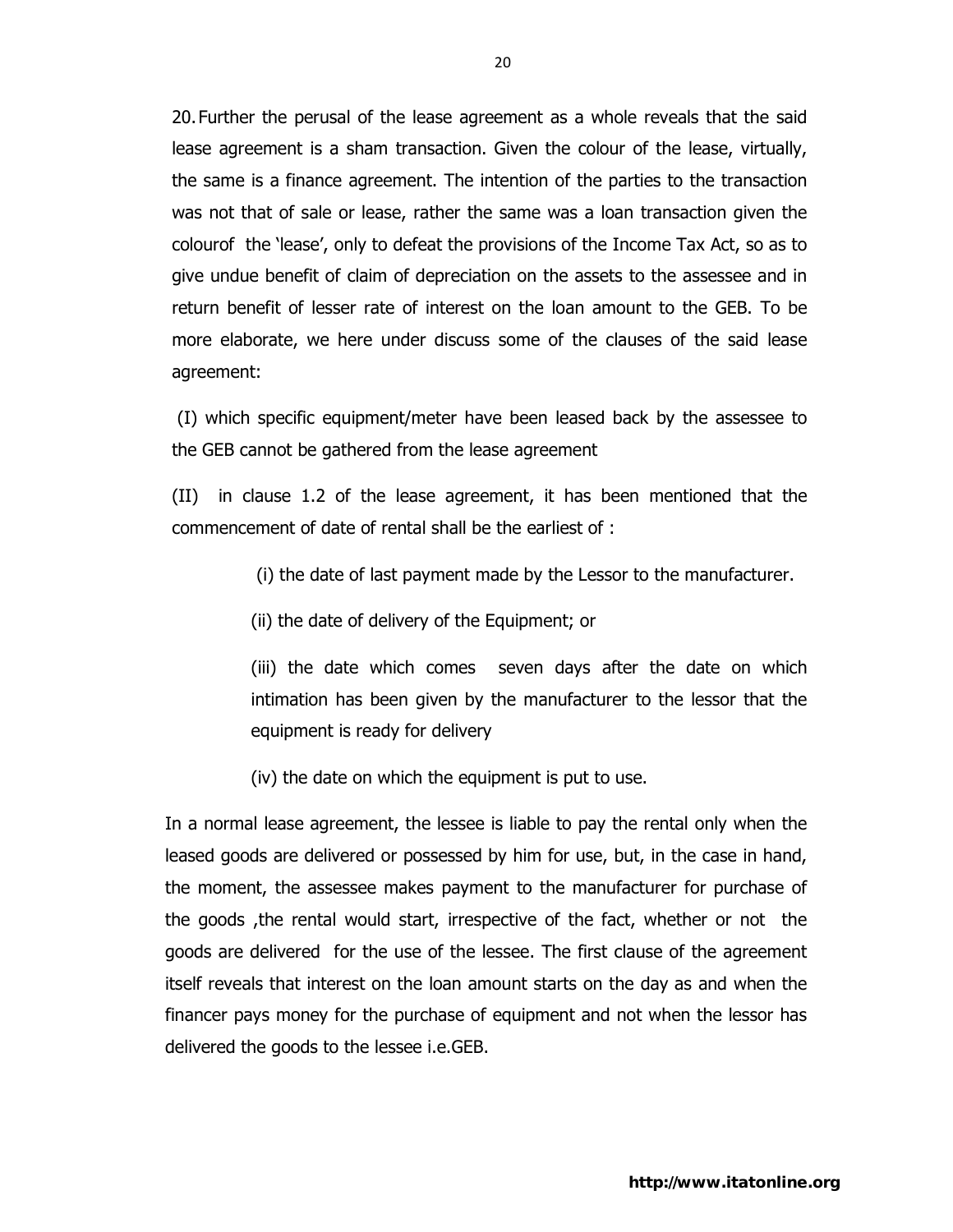(III) As per clause 2.4 of the said lease agreement, whenever, the lessor will place order(s) on the manufacturer of the goods at the request of the lessee and if the lessor makes any advance for other payments towards the purchase of the equipment, but the manufacturer fails to deliver the equipment to the lessor by the stipulated date, the lessee shall make payment to the lessor of the advance along with costs, charges, expenses and even interest on the amount paid by the lessor to the manufacturer. This type of clause is strange to a lease agreement.

Further it has been provided that the lessee agrees to indemnify the lessor against all type of losses and damages, the lessor may suffer on account of non delivery by the manufacturer. We are unable to understand as if the equipment will not be delivered by the manufacturer to the lessor, which in turn, is to be leased to the lessee, how can the lessee be liable to pay any loss or damage even before its delivery by the manufacturer to the lessor. The clause stipulates that the lessee is not only liable to pay rent, but the cost and expenditure of the equipment to the lessor even before the start of the lease period.

(IV) As per clause 2.5, even in case of any advance or other payments made by the lessor for the purchase of equipment which are to be further leased out to the lessee after its purchase from the manufacturer by the lessor, the lessee will pay interest at the rate of 19% p.a. from the date of such advance or payment made by the lessor for the purchase of the said equipments from the manufacturer.

(V) Under clause 3.3, it has been provided that the lessee is entitled to import the equipment as if the lessee had bought the equipment and was using and operating the same as owner thereof.

(VI) Clause 3.4 of the lease agreement is important which for the sake of conveyance is reproduced as under:-

> "3.4 Under the applicable provisions of the Income Tax Act, 1961 and the rules made thereunder and the relevant Finance Act as prevailing at present, the Lessee would have been entitled to and could have claimed depreciation at the rate(s)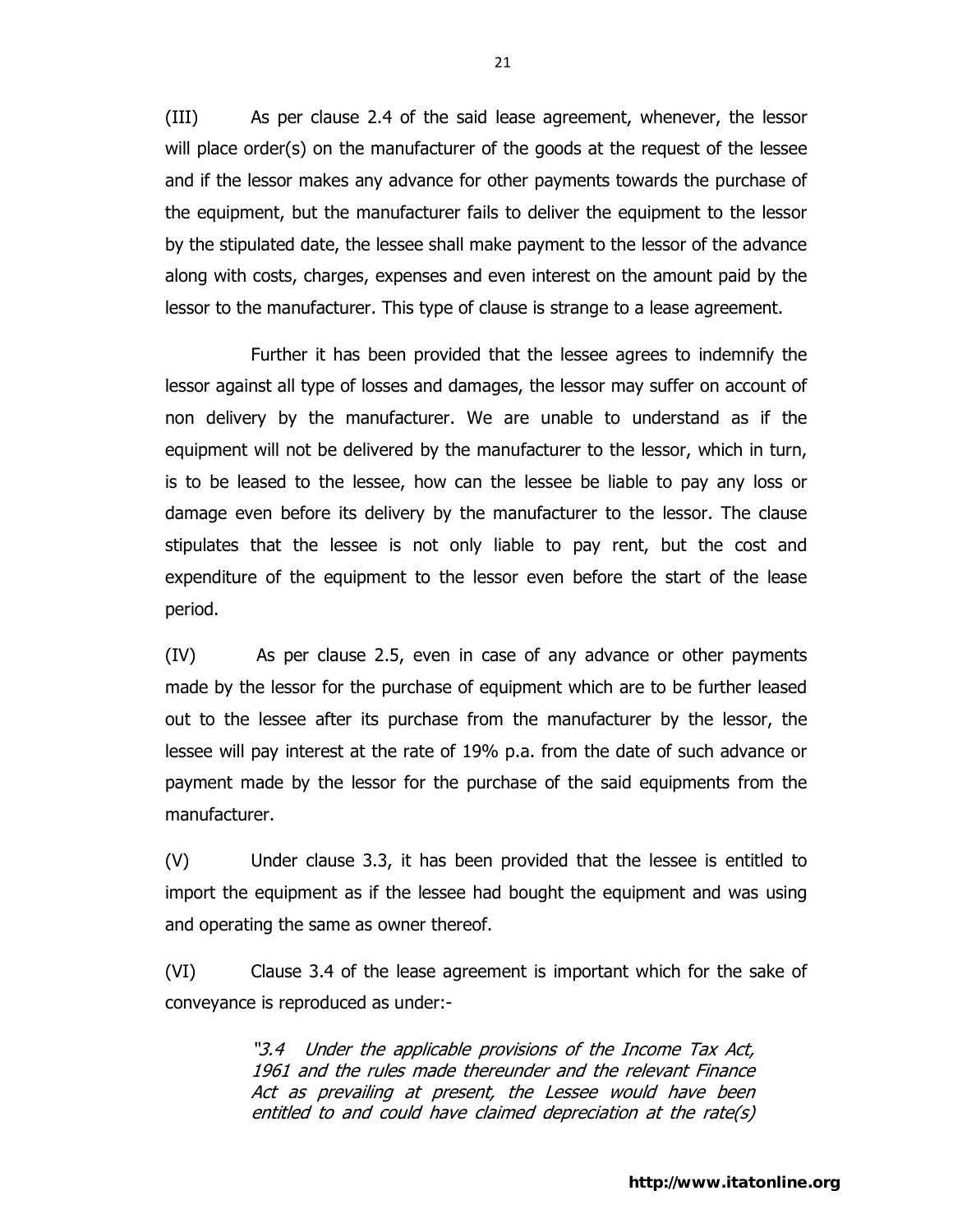prescribed thereunder, if it had bought the Equipment and was using and operating the same as the owner thereof."

(VII) The following clauses of the lease agreement are further reproduced hereunder for the sake of convenience:

> "5.2 In the event that the Lessee shall refuse or be unable for any reason to accept delivery and installation of the Equipment, the Lessor shall be entitled to terminate this Agreement within one month thereafter, by a notice in writing to the Lessee and the Lessee shall, on demand, pay to Lessor all costs of the Equipment together with interest thereon and all costs and expenses incurred by the Lessor for insuring, transporting, storing and maintaining the Equipment and for its disposal and/or lease to third party or in any other manner whatsoever, without prejudice to the Lessor's remedies for damages for breach of contract."

> '6.1 The Lessee alone, as an agent of the Lessor, is responsible for obtaining timely delivery of the Equipment and also for obtaining all the necessary clearances, statutory or otherwise required for obtaining such delivery.

> The Equipment is of the required size, design, capacity and manufacture, suitable for its purpose and is selected by the Lessee relying entirely on its own judgment and not on the statements or representations if any, made by the Lessor or its agents or servants."

> "6.2 The Lessor is not the manufacturer or dealer of the Equipment and that the essential function of the Lessor in this Lease is to purchase the Equipment selected by the Lessee from the Manufacturer designated by the Lessee."

> "8.2.2. Without prejudice to and in addition in the Lessor's rights provided in Clause 8.2.1 hereinabove, the Lessor shall also be entitled to recover from the Lessee and the Lessee shall be bound to pay to the Lessor the following amounts, viz:

> (a) the entire amount of the rental for the fixed period of the Lease computed in the manner set out in the Schedule on the footing and as if the Agreement had not been terminated to the end and intent that the Lessee shall pay to the Lessor not only arrears of installments of rental upto the date of termination of the Agreement but also such further installment for the then unexpired residue of the term which the Lessee would have been bound to pay to the Lessor had the Agreement continued.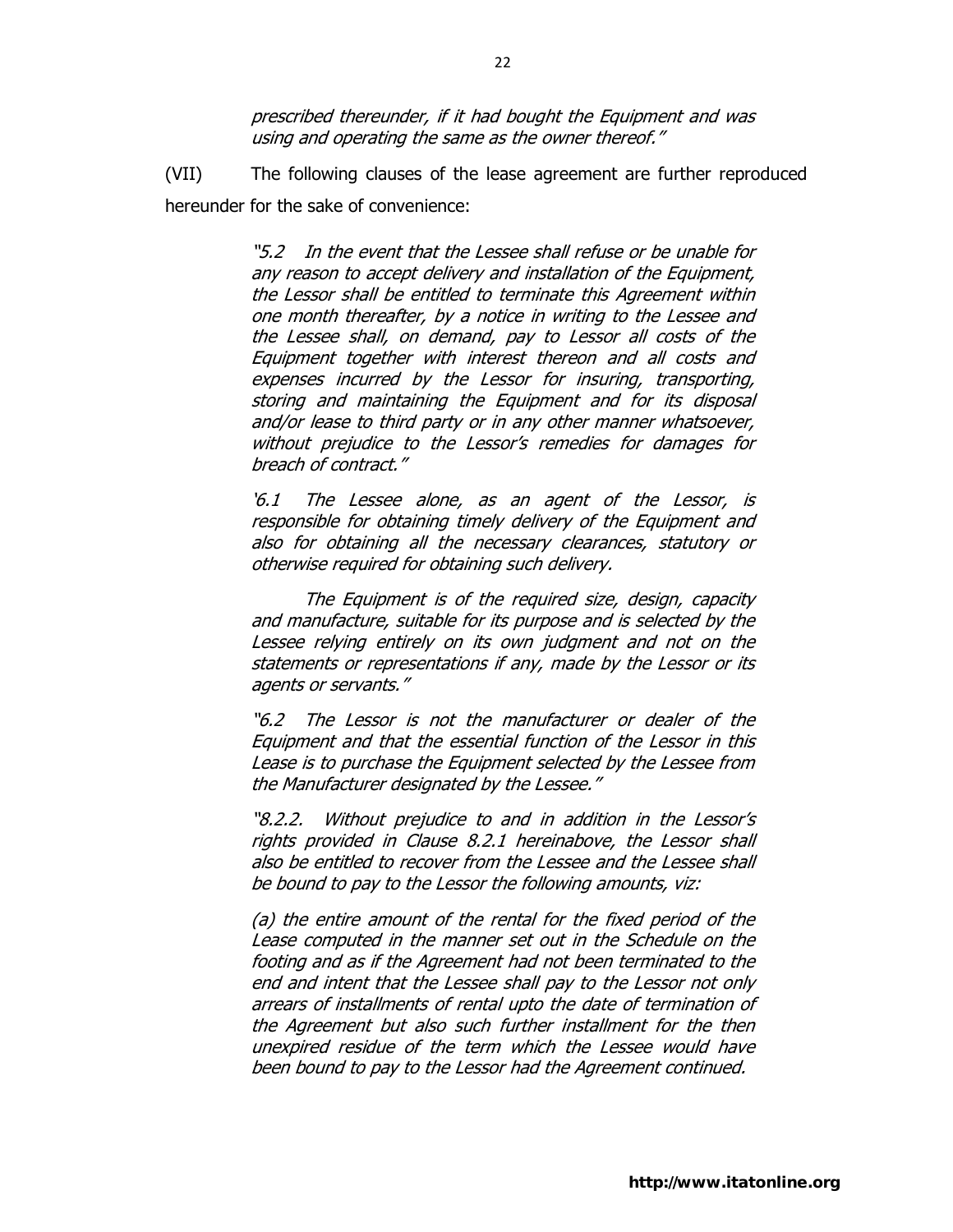(b) the cost of all repairs and maintenance of the Equipment to render and maintain it in good working order and condition and all costs charges and expenses incurred by the Lessor pursuant to the Agreement and in repossessing the Equipment and in enforcing its remedies howsoever occasioned.

(c) all other sums payable by the Lessee under or pursuant to this Agreement."

(VIII) The various clauses of the lease agreement reveal beyond doubt that the transaction in question is a loan or finance transaction. The moment, the assessee would part with his money either for the purchase of equipment or for making any advance, the interest (which has been named here as rental) on the said amount would start to run. Even the so called rental is liable to be paid by the GEB, in case the goods are not delivered, destroyed or even if the lease agreement is terminated. Even the lessee has to pay interest for any loss, expenditure, transport expenses etc. incurred by the assessee whether or not the goods are delivered to or used by the lessee. The construction of the said lease agreement is as simple as it can be that the assessee will be entitled to refund along with interest on each and every payment made by him for or on behalf of the GEB and the interest start to run, the moment the payment is made, what else can be the definition of a finance agreement?

(IX) It can be gathered from the facts and circumstances of this case that it was never the intention of the assessee to repossess the assets on the expiry of the lease period, assets were neither inspected before the purchase nor identifiable, the GEB had not described the exact location of these assets, there was neither physical nor constructive delivery of the assets, the general property in the assets never passed to the appellant and as such the sale transaction in question falls short of the requirements of a "Sale" as prescribed in the Sales of Goods Act.

(X) In its Annual Report these assets were shown as owned by GEB. The lease transaction was a transaction for finance given by the assessee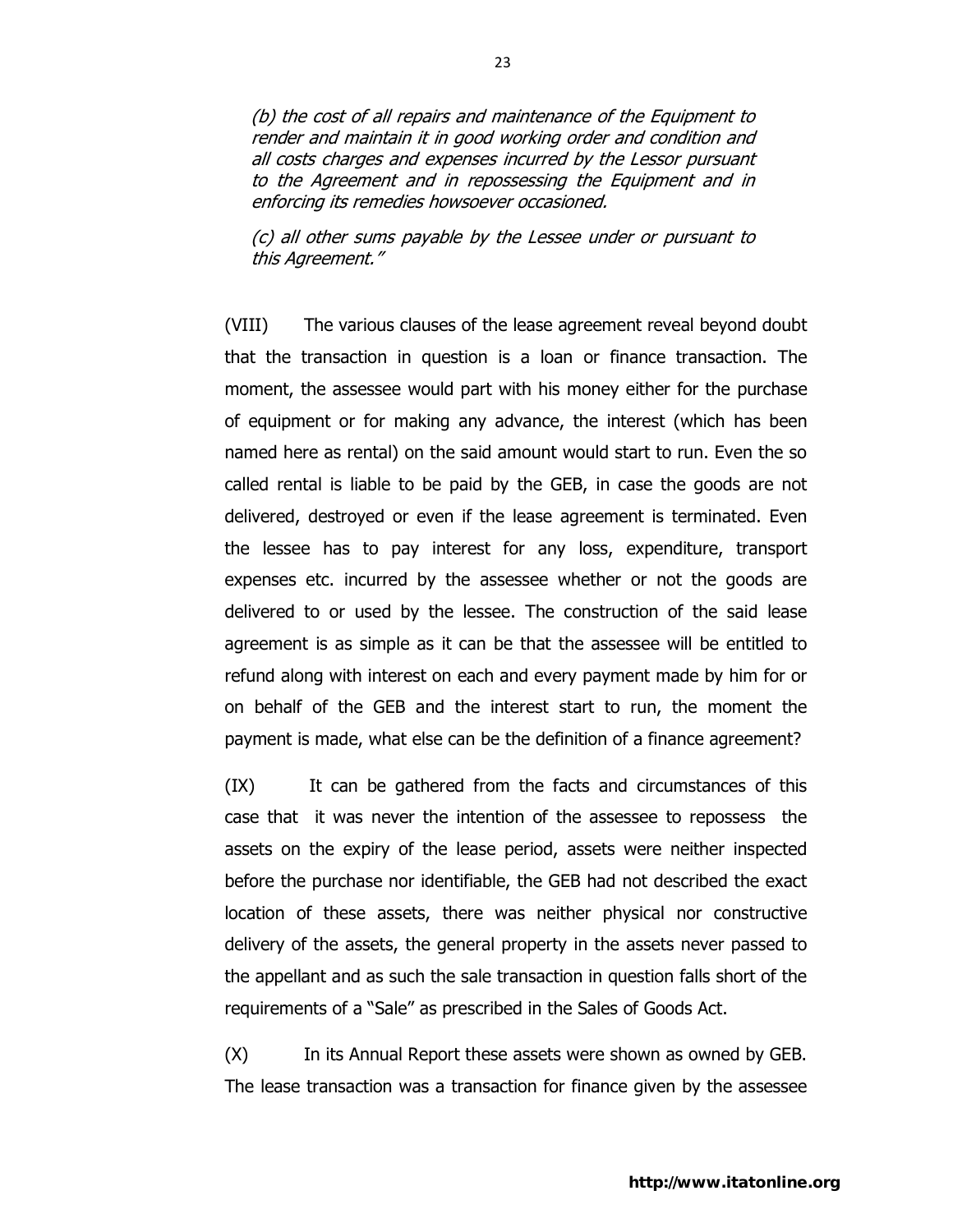without any intention of ever possessing the asset or exploiting the same for profit in the capacity of the owner. The transaction in question was a collusive arrangement for avoiding incidence and payment of income-tax by claiming huge depreciation against a small rental income offered to tax from the alleged leased transaction. The lease was non-cancelable by the two parties except as provided in the agreement. It is very important to note that the lease can be renewed indefinitely at the sole discretion of GEB on a year to year basis on payment of a token lease rental @ Rs. 1/ per Rs. 1,000/- of the cost of the asset. This would mean that though the assessee on paper had become the owner of the electric meters but in reality it could never take possession of those assets. In fact, the lease rentals appeared to have been fixed at such a rate that the investment of the assessee together with the interest would be recoverable over the lease period and thereafter the assessee was to receive token lease rental only. Another important condition which is there in the lease agreement is that even in the event of irreparable loss or damage to the asset as a whole for whatever reason, the lessor would be entitled to recover from GEB the entire amount of rental in the fixed period including the rental for the unexpired portion of the fixed period as if the lease has not been terminated and all other costs incurred by the lessor. According to this strange condition, even after the asset is no longer in existence the lessee has to pay the lease rental even for the unexpired portion of the lease period. The inference is clear that the assessee as lessor had provided finance to GEB and in turn it was interested only in getting back its investment along with interest. In the case in hand, all the facts and circumstances show that it was in fact the agreement of loan between the two parties and there was no intention to actually sell the electric meters by the State Electricity Board to the assessee. It may also be considered that even if the State Electricity Board allowed the assessee to remove the electric meters on expiry of lease period which particular electric meters could be removed by him as no location at all of the meters has been given.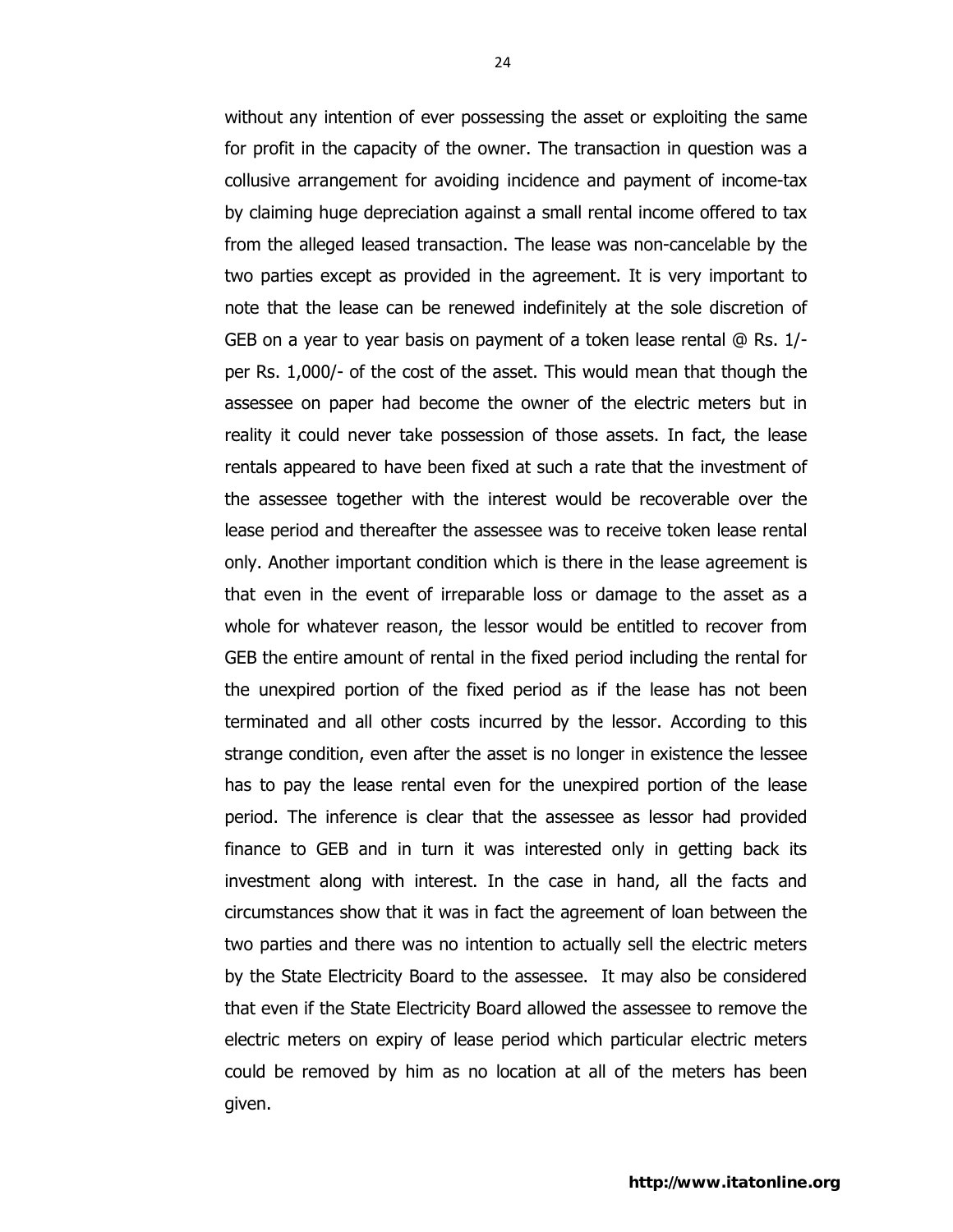(XI) Now coming to the most important part of the agreement, as to what is the lease amount or rent settled in the lease agreement in question. As per the schedule, the lease deed is fixed and non-cancellable for the period of 60 months. The working of the rental has been made as under:

**"For Equipment eligible for depreciation@100% per annum as per the Income tax Act:-** 

| <b>Profile</b> | Rate (per Rs.1000 Number<br>of<br>cost/month/per<br>meter | acquisition instalments<br>rentals | <b>of</b><br><b>of</b> | <b>Interval</b> |
|----------------|-----------------------------------------------------------|------------------------------------|------------------------|-----------------|
| <b>Fixed</b>   | <b>Rs. 21.75</b>                                          | 60                                 |                        | 1.              |
| period         |                                                           |                                    |                        |                 |

Thus the monthly rental per meter is Rs.7.569 and the aggregate monthly rental for 143600 meters is Rs. 1086908/-

| Secondary | <b>Rs.1.00</b> | open |  |
|-----------|----------------|------|--|
|           |                |      |  |

- **In clause 2 of the schedule it has been provided that in the event of upward revision in the minimum lending rate of commercial banks, the lease rental at the discretion of the lessor will be increased accordingly in accordance with the terms/rates as mentioned in the said clause.**
- **In clause 7(i), it has been mentioned that the lease rentals have been worked out taking into consideration the depreciation on assets presently available to lessor.**
- **In clause 7(ii), it has been provided that if for any reason, what so ever, the eligibility of the lessor to claim depreciation is increased or decreased, or the claim is disallowed, the rates of the rentals will be increased or decreased accordingly at the discretion of the lessor to the**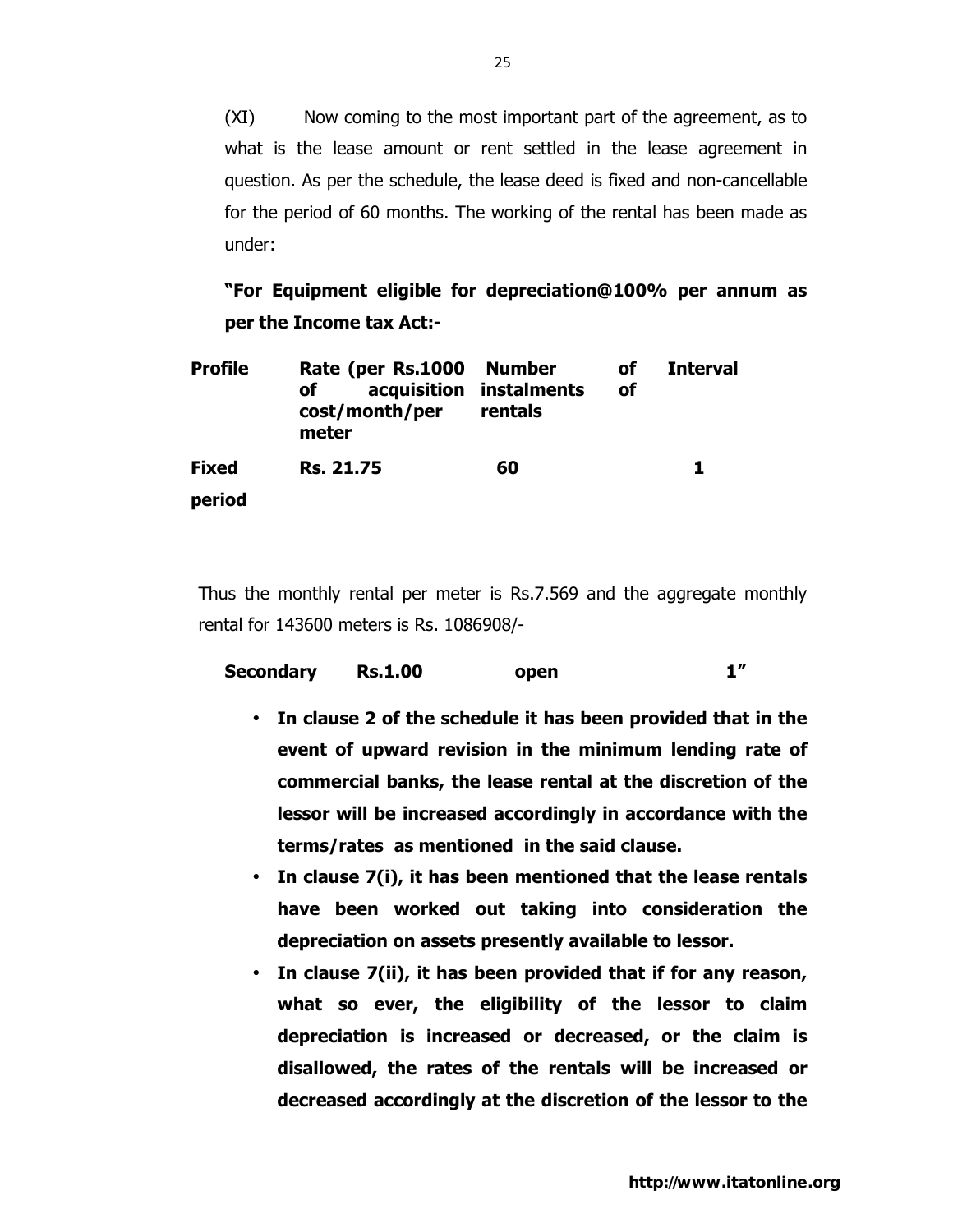## **extent of the loss or gain to the lessor on account of such increase/decrease in the claim of depreciation.**

21. So a perusal of the above mentioned schedule reveals beyond doubt that the agreement in question is a finance agreement. The rates of interest/ rental has been fixed taking into consideration that the equipments are eligible for 100% claim of depreciation for the purpose of Income Tax Act. If the banks' minimum lending rate would increase, the rental rate would also increase. If for any reason, the claim of depreciation is increased, decreased or disallowed, the rate of rentals in the shape of interest will accordingly decrease or increase. In ordinary sense, these types of clauses cannot be a part of any lease agreement but finance agreement only. The only and only purpose or object of the assessee for this agreement is to earn interest on its capital together with timely refund of the invested capital. The object and purpose of the GEB is to wrongly transfer the right/ eligibility to claim depreciation@100% to the assessee and in lieu thereof to get the loan or finance at a reduced rate of interest in proportion to the gains which the assessee would avail by claiming depreciation. Otherwise, in a normal lease agreement, how can the lessee be concerned as to what benefits are available to the owner/ lessor under income tax act. The lessee may be concerned in the use or enjoyment of the leased property not about the tax benefits available to the owner. The rentals in certain cases of lease may be increased according to demand and supply of the type of goods leased out, even that type of increase is seldom found in cases of fixed lease period, however in this case, irrespective of any appreciation or depreciation in the value of the goods, or its availability in market, the rentals will increase, if the minimum lending rate of commercial banks is increased. After consideration of the clauses of the document in question, there leaves no doubt in our mind that it is essentially a finance agreement given the colour of 'sale and lease back' with wrongful object of passing the tax benefits to the assessee to which he otherwise is not eligible.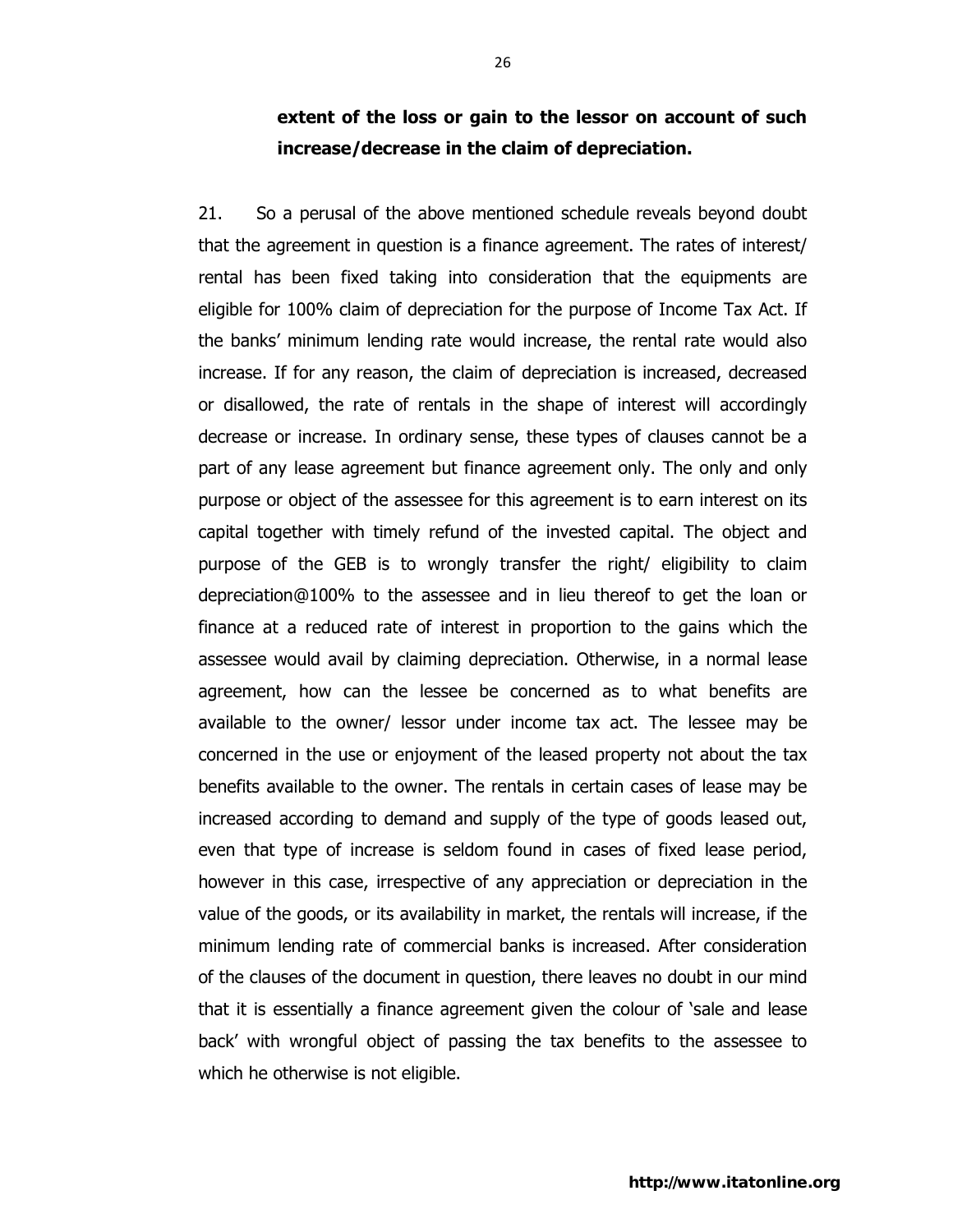22. The contention of the ld. AR that transaction is with a State Government and it would be highly improper to impute any collusiveness or colourable nature of the transaction without any concrete evidence, in our view is misconceived. The facts on the file itself speak that the transaction in question was a colourable device with the twin purposes of financing GEB, and at the same time making such an arrangement so as to enable the financer to claim depreciation on the assets @100% and in lieu there off to pay reduced rate of interest to the financer in proportion to the value of benefit availed by the financer, for which it otherwise was not entitled to. Though there is always a strong presumption of a valid transaction, in case, one of the parties to the transaction is a Govt. Undertaking, yet, the said presumption cannot be said to be absolute but rebuttable. In the case in hand though GEB is a State Govt. undertaking, but the facts on the file beyond any doubt speak that it has entered into a sham transaction to get mutual benefit out of the amount of tax sought to be evaded. It is a case of res ipsa loquitur i.e. where the facts speak itself. It may be observed that State Boards and Corporations some time have their own budgetary or financial constraints, and the fact that the collection of Income tax goes in the kitty of the central Govt. and not to the respective State Govt. and further not to the respective State Board or corporation, may be the relevant considerations for the State Govt. undertaking to enter intosuch transactions. However we are not supposed to go deep into the matter to search out the cause or the reason as to why the GEB has entered into such a transaction, but are concerned only to find out whether the said transaction was sham or a valid transaction for the purpose of claim of the assessee regarding depreciation on the assets under the Income Tax act.

23. The ld. counsel for the assessee has relied on the decision of the coordinate Bench of this Tribunal in assessee's own case for A.Y. 1995-96 rendered vide its order dated 19.01.2004 in ITA No.976/Mum/1997. A perusal of the said order of the Tribunal shows that the appeal for A.Y. 1995- 96 was filed by the assessee against the order passed by the ld. CIT u/s 263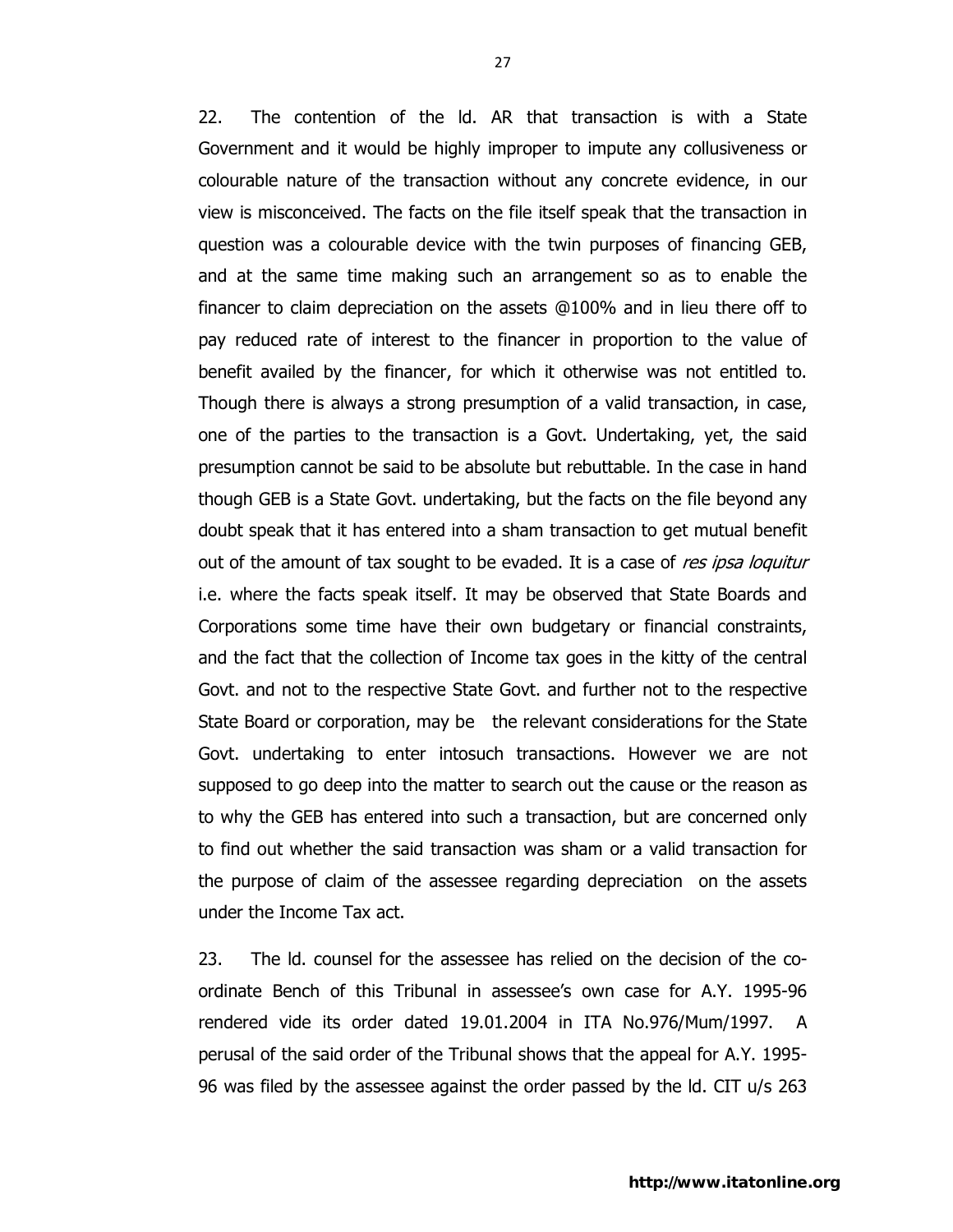of the Act whereby the order of the A.O. was held to be erroneous and prejudicial to the interest of the Revenue by the ld. CIT on the ground that the claim of the assessee for depreciation was allowed by the A.O. without conducting proper enquiries to ascertain as to whether the transaction was a lease transaction or a finance transaction. In this regard, six errors were pointed out by the ld. CIT in the order of the A.O. and keeping in view of the same, it was held by the Tribunal that the fact that these purported mistakes were observed by the ld. CIT was sufficient to show that material in this behalf was available on record. It was further held by the Tribunal that the fact that the A.O. had referred to the relevant documents and had referred to discussion held in this behalf before allowing the claim of the assessee for depreciation was sufficient to show that the depreciation was allowed after due application of mind. It was held that even if the ld. CIT was having different opinion on this issue, that by itself was not enough to make the assessment order erroneous and prejudicial to the interest of Revenue as the decision taken by the A.O. was also a permissible view in law. Accordingly, the order of the ld. CIT passed u/s 263 of the Act was set aside by the Tribunal restoring that of the A.O. passed u/s 143(3) of the Act. There was thus no decision rendered by the Tribunal on merit of the issue of depreciation in its order dated 19.01.2004 (supra) and in our opinion, the reliance of the ld. counsel for the assessee on the said order is clearly misplaced.

24. The ld. counsel for the assessee has also relied on the decision of Mumbai Special Bench of the Tribunal in the case of Indus Ind. Bank Ltd. Vs. ACIT and has invited our attention to para 6.7 of the order of the Tribunal wherein a distinction was made by the Tribunal in the sale and lease back transaction and the transaction involving the finance lease. What is, however, contemplated by the Special Bench of the Tribunal while making such distinction is the genuine sale and lease back transaction in which the asset is transferred to the lessor first and the seller of the asset becomes lessee subsequently. As already discussed by us, there was, however, no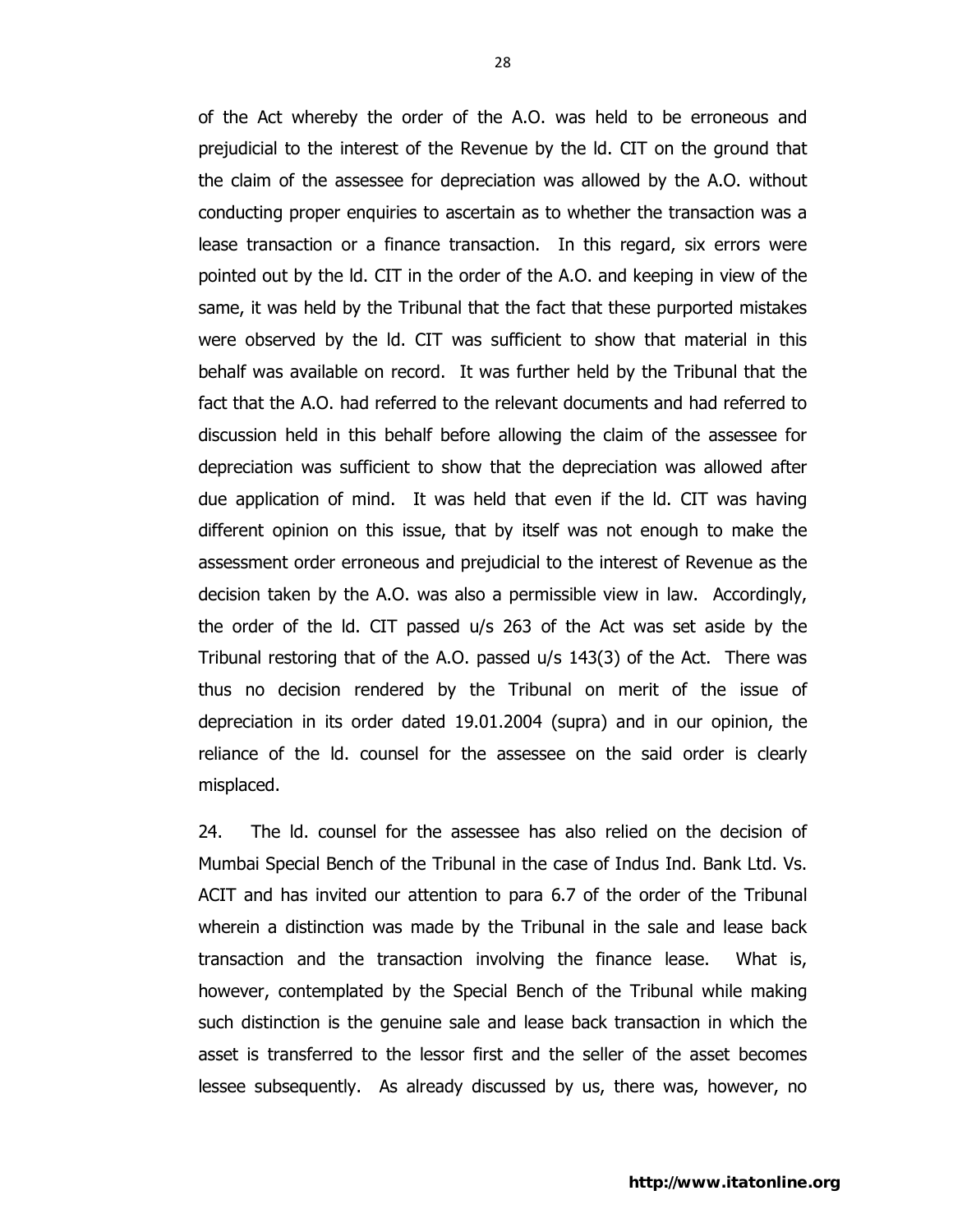such genuine sale and lease back transaction in the present case and it was, in fact, a colourable device used by the parties to give colour to the finance transaction as sale and lease back. Incidentally, one of the questions before the Special Bench of the Tribunal in the case of Indus Ind Bank Ltd. (supra) was whether on the facts and in the circumstances of the case the lessor is entitled to depreciation on assets leased back in the event of the transaction being held as finance lease and the same was decided against the assessee by holding that only the lessee can be treated as owner of the asset in the case of finance lease and it is he who is entitled to claim depreciation as per law and not the lessor. The decision of the Special Bench of the Tribunal in the case of Indus Ind Bank Ltd. (supra), in our opinion, thus supports the Revenue's case on the issue under consideration.

25. He has further submitted that the Hon'ble Supreme Court in the case of Arvind Narottam-173 ITR 479 (SC) has held that where the true effect on the construction of the deeds is clear, the appeal to discourage tax avoidance is not a relevant consideration. It has been further submitted that in the case of New deal Finance & Investment Ltd; ITAT Chennai Bench in a similar type of case of sale and lease back of electric meters involving RSEB had held that there is no illegality in the claim of the assessee (the lessor) for depreciation because once the assessee is considered as the owner of the assets, the assessee is eligible for the allowance under the Act. Apart from the authorities which found mention in the order under appeal, learned AR has further relied upon the following case laws in support of his averments:

- 1. The West Coast Paper Mills Ltd. Vs. JCIT ITA No. 5403 decided on 21.6.2005 by ITAT, Mumbai further upheld by the Hon'ble Bombay High court vide order dt. 16.10.2008 and by the supreme Court vide order dated 9.10.2009
- 2. Prakash Industries vs. Development Credit Bank Ltd.
- 3. M/s IndusInd Bank Ltd. Vs. ACIT ITA No. 6566 of ITAT Special Bench, Mumbai dated 14.3.2012
- 4. Development Credit bank Ltd. Vs. DCIT, ITANo. 3006 ITAT Mumbai, decided on 20.3.2013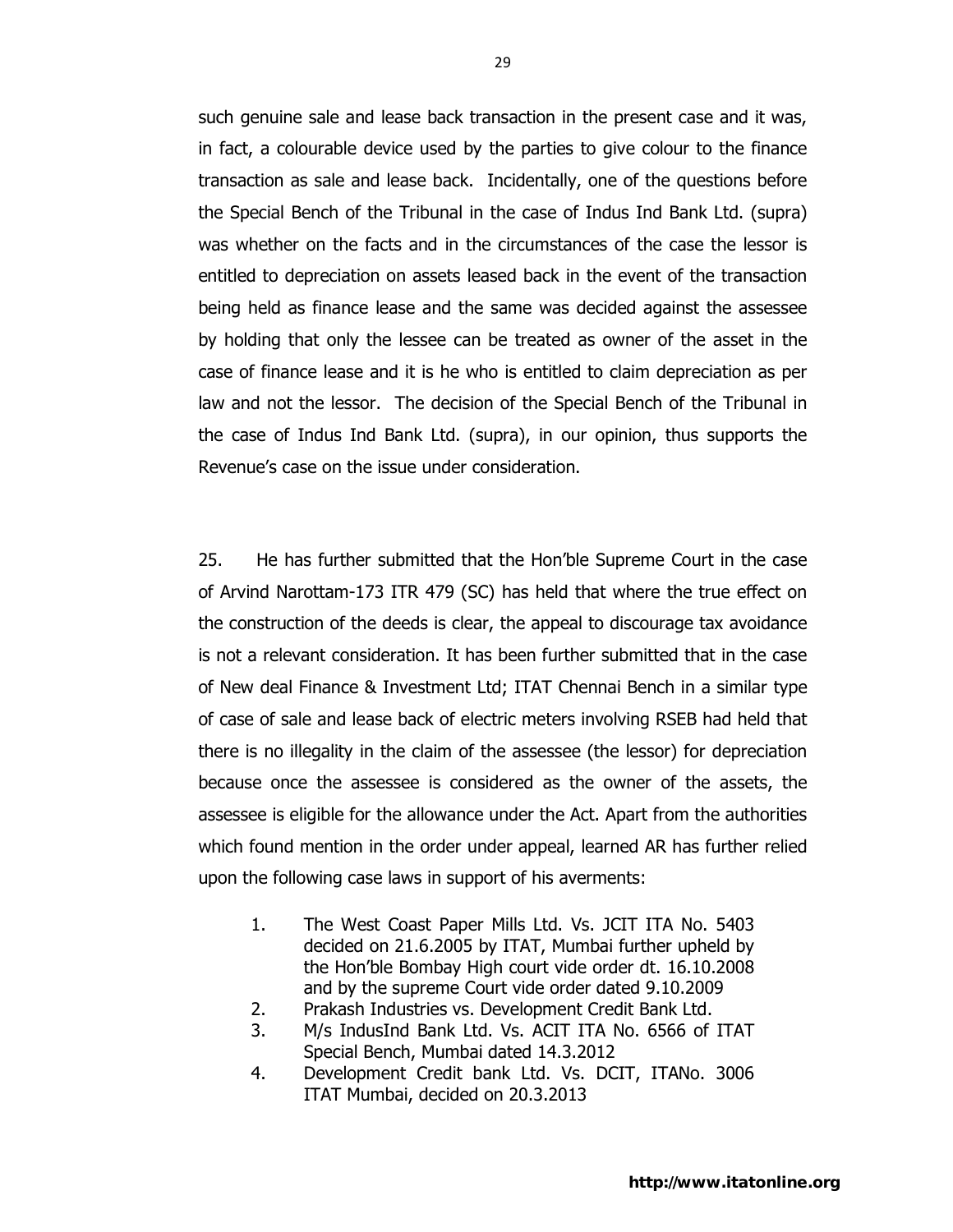## 5. M/s Larson & Turbo Ltd. Vs. JCIT, ITA No. 2200, ITAT Mumbai, decided on 1.5.2013

It may be observed that the following authorities have been considered by the ld. benches of the lTAT in cases mentioned at serial no.3 & 4 above:

- CIT vs. M/s Cosmo Films Ltd. ITA No.1404, Delhi High Court decided on 18.7.2011
- M/s I.C.D.S. ltd. Vs. CIt, CA No. 3282 of 2008 decided on 14.1.2013

26. The revenue, on the other hand, has relied upon the following case laws:-

- i) Sundaram Finance Ltd. (1966) AIR (SC) 1178
- ii) Board of Revenue Vs. A.M. Ansari (3 SC 512)
- iii) Damodar Valley Corporation Vs. State of Bihar (12 STC 102)
- iv) SohanlalNarayandasVs. Laxmidas (67 Bom LR 400)
- v) B.M. Karwar -72 ITR 603
- vi) Order of ITAT, Mumbai in the case of CMIE in ITA No. 3820/B/90 dated 29th April 1996.

vii) McDowell & Company. Ltd.-154 ITR 148 (SC)

viii)CIT vs. British Paints India Ltd-188 ITR 44/53

27. Without separately discussing the facts of each of the case law mentioned above, it may be well observed that in none of the authorities it has been held that each case of Sale and Lease back transaction or of thelease whether claimed to be operative or financial, the depreciation or the deduction or relief under the Income Tax act is to be allowed or disallowed. In each of the authorities as mentioned above, it is only after considering the facts and the evidence on the file, the various courts have given finding in the respective authorities to the effect that transactions in question were genuine transactions or sham transactions. Where from the facts and evidence on the file, it was found that the transaction was real or the genuine, the relief was granted and where it was found that the same was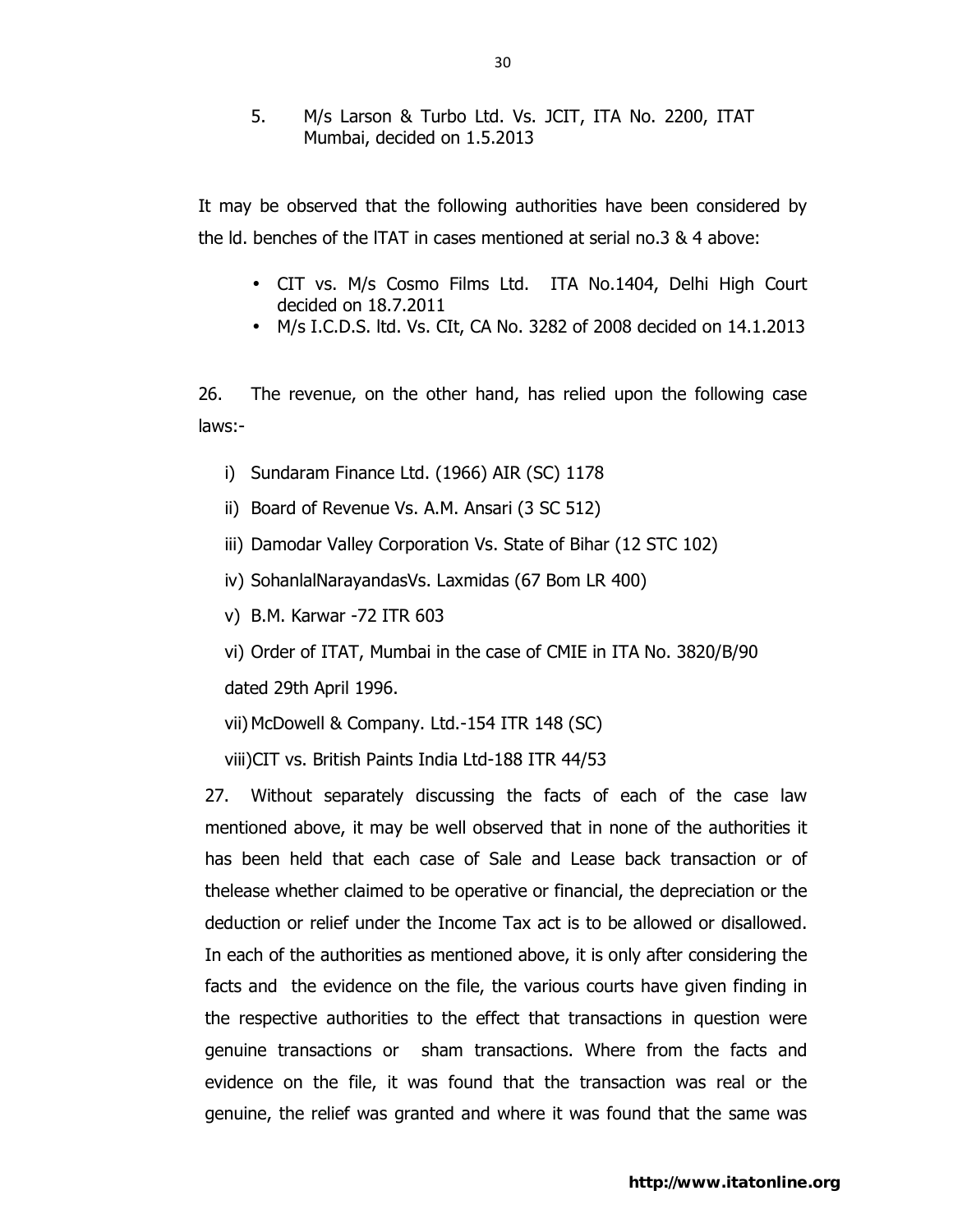'sham', the relief was denied. Whether a transaction or the agreement etc. is genuine or sham cannot be a question of law but the question of fact only. In our humble view, there is no doubt about the legal position as stated above that once the transaction is held to be genuine or the assessee is considered as the owner of the assets, he will be eligible to claim depreciation on the assets as per provisions of the act. However whether the transaction is genuine or not or the assessee is the real owner of the assets or not is again a question of fact which can be determined from the perusal and consideration of the facts of each of the individual case and findings in this respect may differ from case to case. No straight jacket formula can be adopted to say that every case of sale and lease back transactions is sham or genuine. The finding in this respect can be given after appreciation of facts of each case separately. A perusal of the above mentioned authorities reveal that the judges of the Honb'le Apex Court as well Hon'ble High Courts are unanimous to hold that the true legal relation arising from a transaction determines the taxability of the receipt arising from the transaction under the Income Tax Act. In a case, where the terms of the transaction are embodied in a document, the true effect of a transaction may be determined from the terms of the agreement considered in the light of the surrounding circumstances. In each case the court has, unless prohibited by the Statute, power to go behind the documents and to determine the nature of the transaction, whatever may be the form of document. For the purpose of deciding whether a particular transaction is a lease or not, the question of intentions of the parties is to be determined and the intention has to be inferred from the circumstances of each case.

28. The next contention of the ld. AR that there is no bar for the assessee for making the tax planning so as to avoid or reduce its taxes, provided it is within the framework of the law. He has further submitted that the sale and lease back transactions made by it, even if it is assumed that the same were for the purpose to avoid tax, have not been forbidden by law.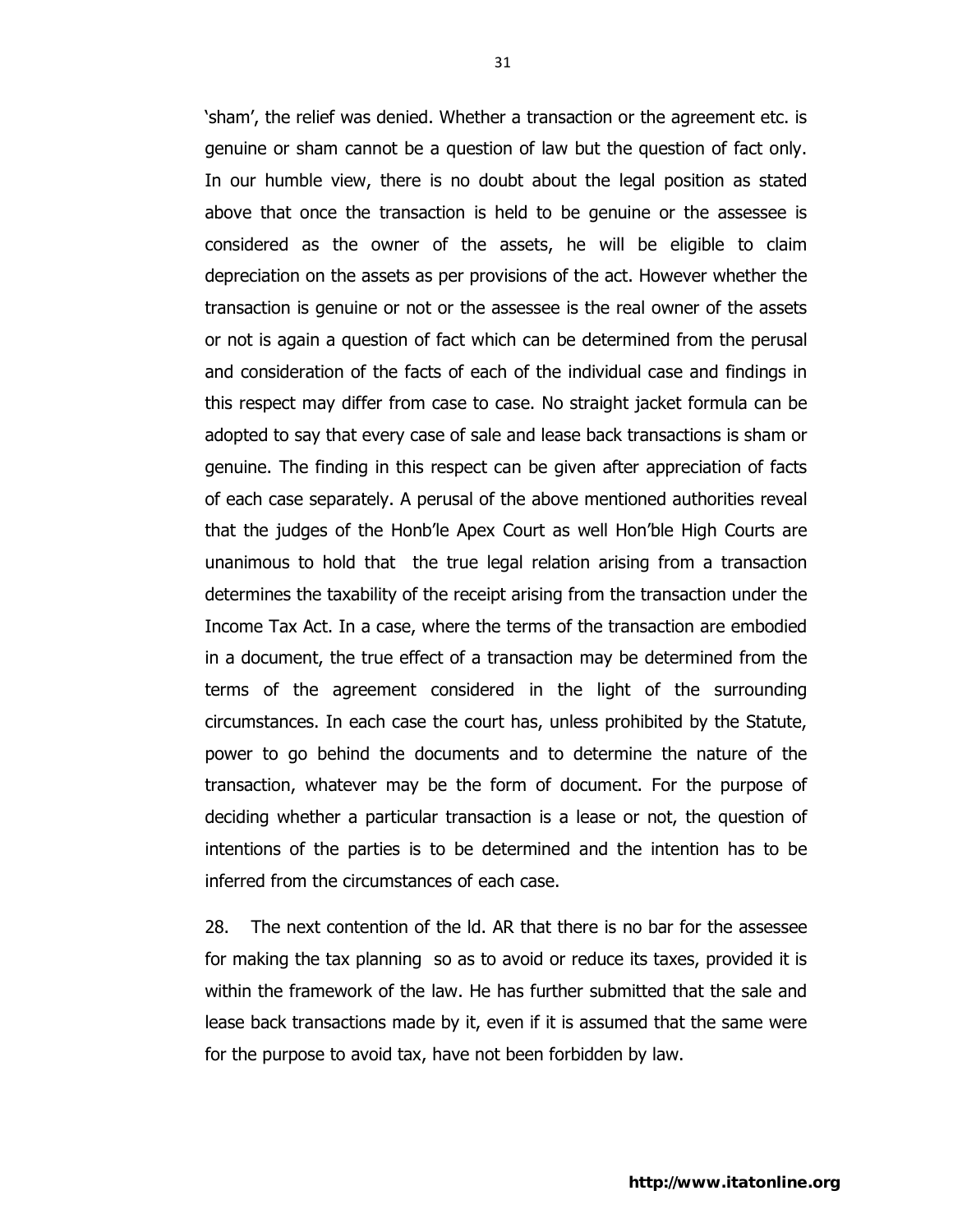So far the contention of the ld. AR to the effect that such type of transactions, are not forbidden by law is concerned, in our view section 23 of the Indian Contract Act, 1872 is relevant in this respect which for the sake of convenience is reproduced as under:

#### "**23. What consideration and objects are lawful, and what not:**

The consideration or object of an agreement is lawful, unless -

It is forbidden by law; or

is of such nature that, if permitted it would defeat the provision of any law or is fraudulent; or

involves or implies, injury to the person or property of another; or

the Court regards it as immoral, or opposed to public policy.

In each of these cases, the consideration or object of an agreement is said to be unlawful. Every agreement of which the object or consideration is unlawful is void."

A perusal of above reproduced Section 23 of the Indian contract Act, 1872, reveals beyond doubt that even if, the consideration or object of an agreement may not be expressly forbidden by law, but if it is of such a nature that, if permitted, it would defeat the provisions of law, the same will not be lawful. Section 10 of the Contract Act provides that for the formation of a valid contract, the agreement should be for a lawful consideration and with a lawful object. We have no doubt here to observe that in the case in hand the sole motive or object of the agreement in question is to defeat the provisions of Income Tax Act,1961 so as to enable the assessee to claim depreciation @ 100% on the value of goods worth Rs.49972800.00 to which it otherwise is not entitled to and, further, to get mutual benefit of this wrongful claim by making wrongful loss to the revenue. Moreover ,in our view, the provisions of Explanation 3 to Section 43(1) of the Income Tax Act, 1961 are also get attracted in this case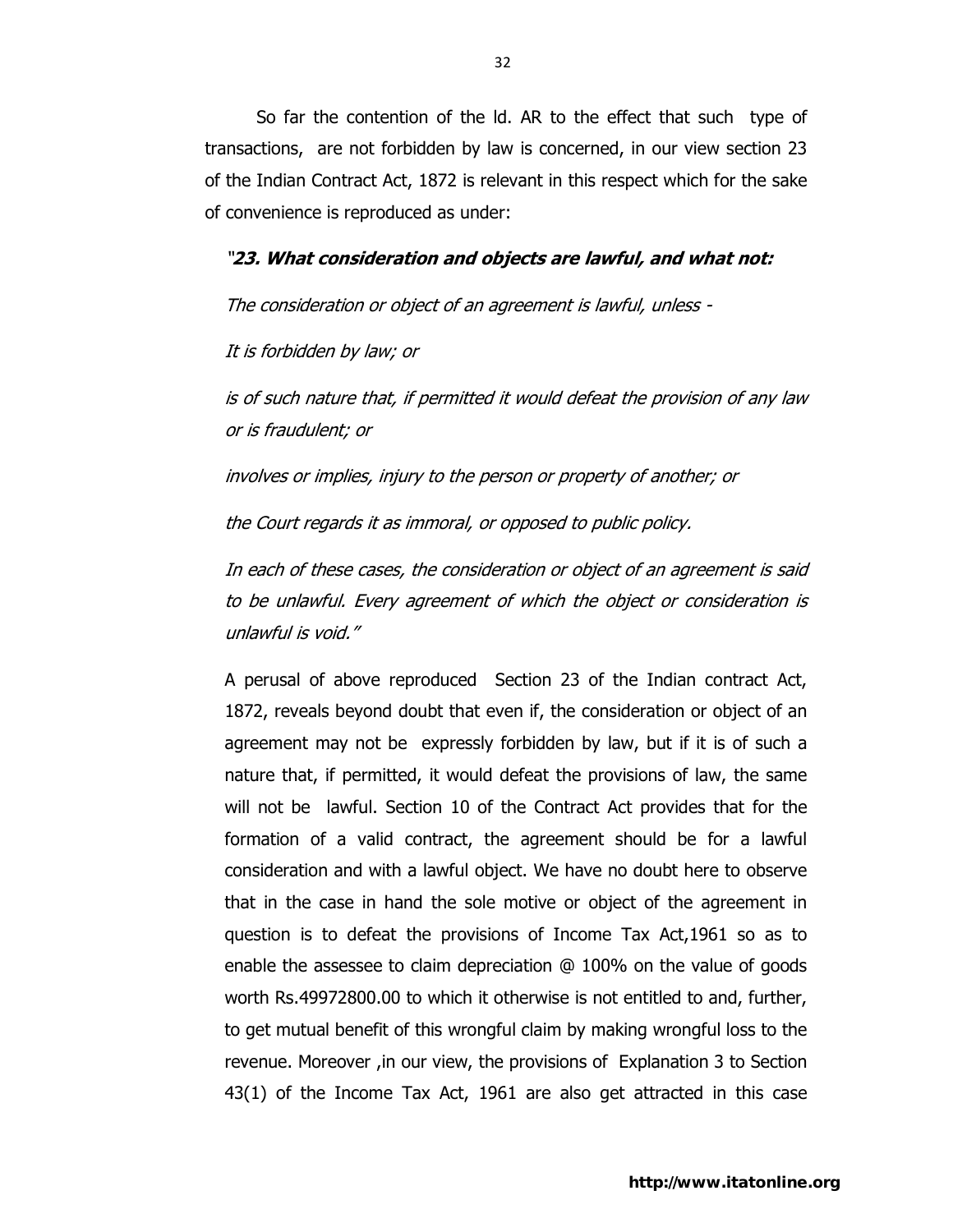because the sole intention of the parties to the agreement in question was to directly or indirectly, enter into such transaction with a view to reduce the tax liability by claiming higher depreciation. We agree with the view of authorities below that we have to go by the true construction of the agreement between the two parties and not merely by the description given by the two parties.

29. It may be observed that tax avoidance by way of tax planning or structuring the transactions so as to reap the largest tax benefit may be permissible under law but fraudulent transfer of assets or income or engaging in sham transactions with the object of reducing the tax liability cannot be said to be a case of tax avoidance but of tax evasion. Any act or attempt to reduce the tax liability by deceit, subterfuge or concealment is not permissible under law.

30. In the case in hand, whole of the effort has been made to transfer the right to claim depreciation on the assets to the assessee for the purpose of the Income Tax Act, but not the assets itself. It is always the goods or the assets itself which are the primary subject of a valid transfer, not the incidental benefits, which automatically pass to the transferee with the transferred asset. In the case in hand, only the incidental tax benefits are intended to be transferred without any intention to transfer the asset itself.

31. For the year under consideration, there is another fact on the file which goes against the assessee. In Para 13 of the notes to the Annual Accounts of GEB for F.Y. 1993-94, as reproduced in para which has been reproduced in Para 3.(P) above, shows the true intentions of the parties. This para indicates that the real intention was to enter into transaction of loan/finance only and the assessee was never intended to be the real and legal owner of the assets.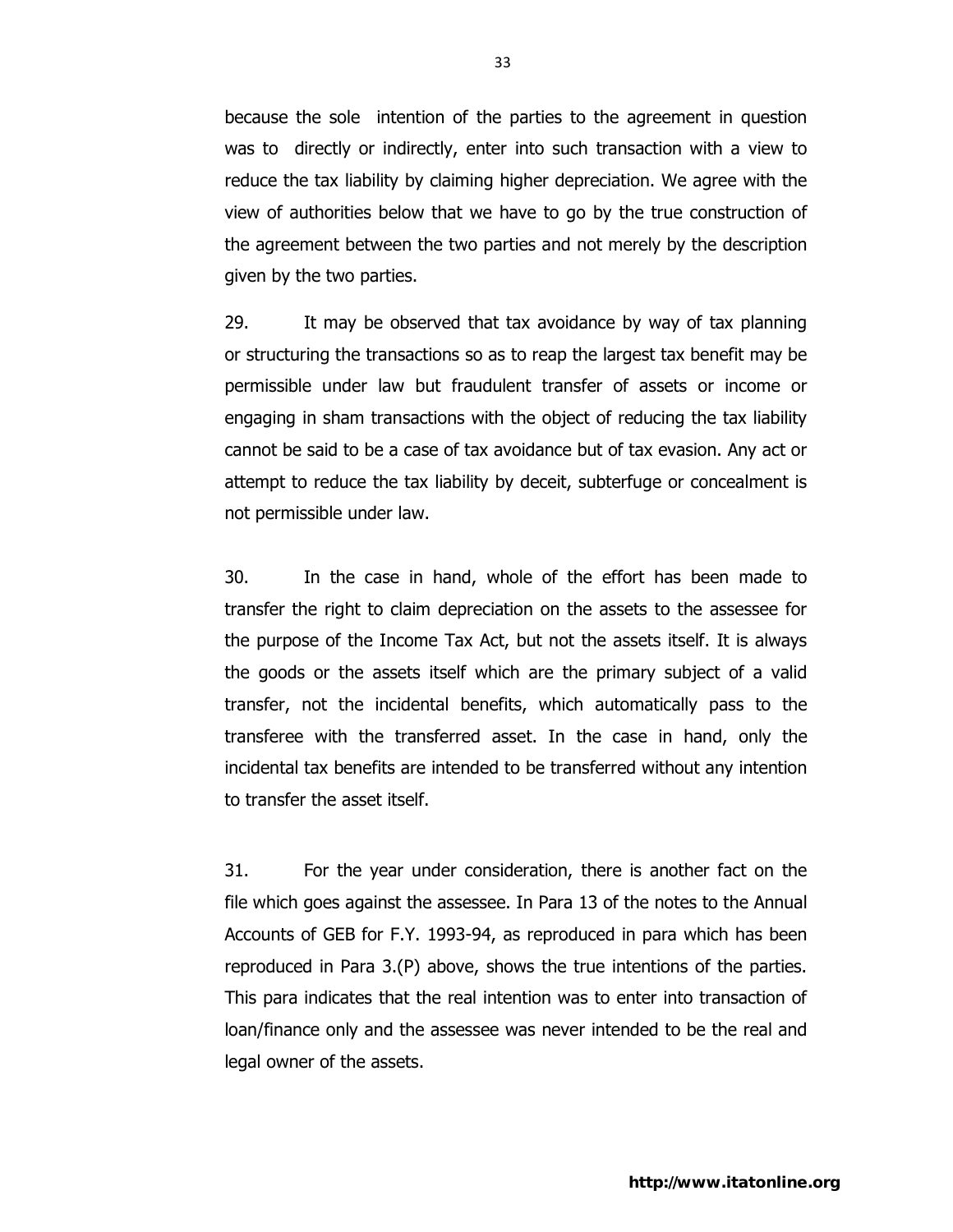32. For the reasons given above and in agreement with the authorities below, it is held that the Assessing Officer has rightly disallowed depreciation on electric meters. This issue is decided against the assessee.

 33. For the detailed reasons given above, Ground No. 1 to 7 of the ITA 4069/Mum/2001 for A Y 1994-95 above are hereby rejected.

## 34. **Interest u/s 234 B**

Ground No.8 of the above appeal is relates to levy of interest upon the assessee under section 234 B of the income Tax Act 1961.

35. The appellant vide this ground has contested the confirmation of the finding of the A.O. relating to levy of interest u/s 234 B of the act on the ground that since while passing intimation under section  $143(1)(a)$  of the act, no interest was levied under section 234b of the act. While passing an order under section 143 read with section 147 of the act, the commissioner ought to have held that the interest under section 234B could not be levied.

36. The ld. AR has submitted that since as per the return, there was a loss and refund was due to appellant, no interest was payable u/s 234B once the effect to appeal order is given. Theld. AR has relied upon an authority of the ld. Co-ordinate bench of the Tribunal styled as Datamatics Ltd. Vs. ACIT 110 ITD 224(Mumbai) in this respect. On the other hand the ld. DR has relied upon the orders of the authorities below.

37. We have considered the rival submissions of the representatives of the parties.

38. The ratio of the law laid down in Datamatics Ltd.(supra), in our view, is not applicable to the case in hand. In the case of Datamatics (supra) the contention of the assessee was that additional liability had arisen consequent to the judicial decision subsequent to the filing of original return, hence levy of interest u/s 234B was not justified. It was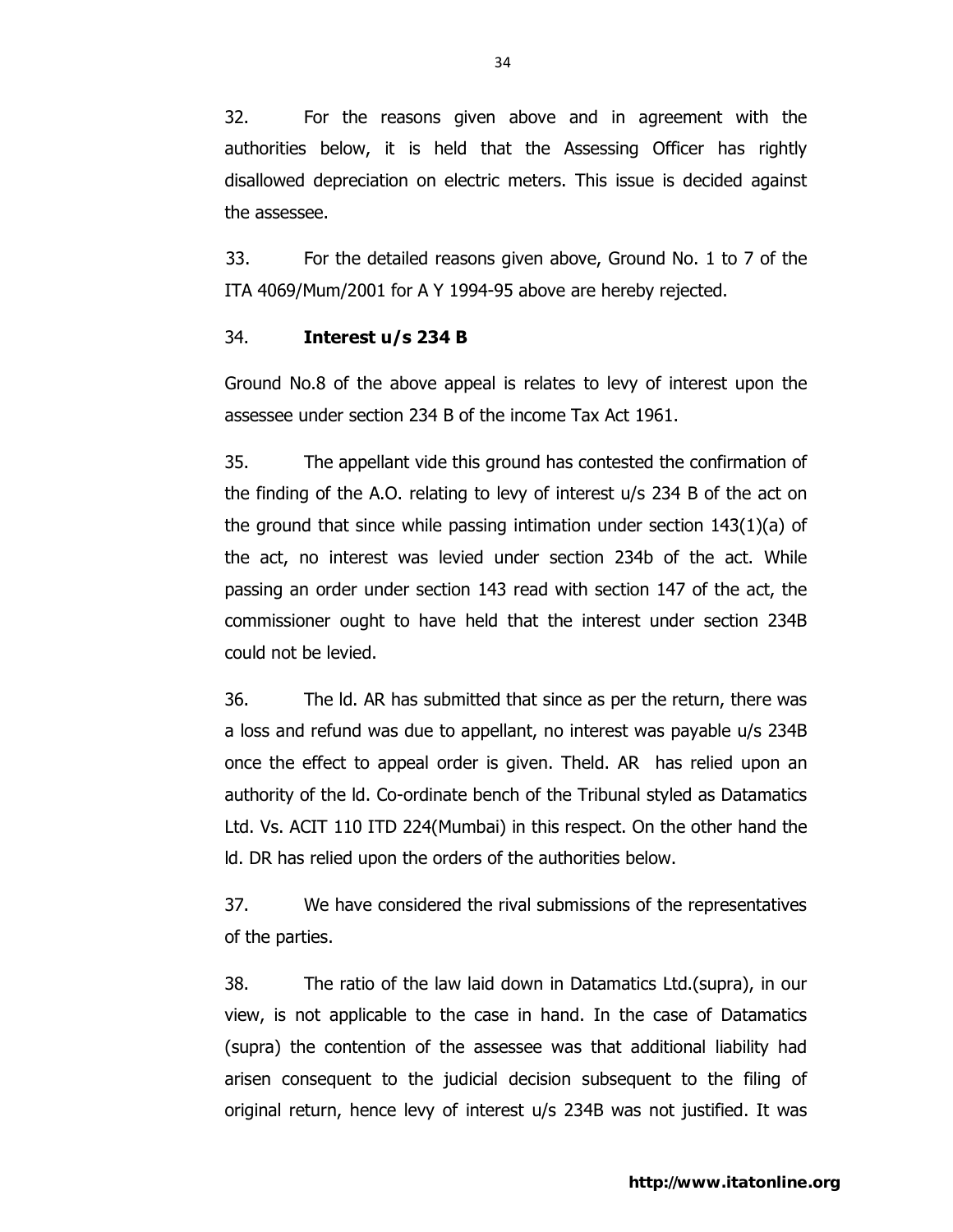further contended in the said case that the additional liability of tax was neither known nor anticipated at the time of filing of the revised return. It is also pertinent to mention here that in the said case, the assessee had already deposited advance tax more than the amount of tax which was finally worked out to be payable by the assessee in consequence of reassessment under section 147 of the Act. The ld. Tribunal in the said case while relying upon various case laws, observed that where due to subsequent judicial decisions of the High Court or the Hon'ble Supreme court, the tax liability of the assessee was increased in reassessment cases, and such additional liability was never anticipated by the assessee and where the assessee has already deposited advance tax more than the amount of additional tax liability, the levy of interest under section 234B was held to be not justified. It was also observed by the Tribunal that where despite taking due care and diligence , the assessee could not have anticipated the enhancement of income, the levy of interest was not justified.

39. However, as observed above, in the instant case, the assessee was very much in knowledge of the fact that it was liable to pay tax but it deliberately entered into a sham transaction to evade the tax. Hence the above mentioned authority relied upon by the assessee does not fit into the facts and circumstances of the case in hand.

40. The second contention of the assessee that for the application of section 234 B, there should be default in the regular assessment and the assessee should have been liable to pay interest and incase of reassessment or recomputation, liability is increased and not otherwise. It may be observed that as per explanation 2 to section 234B, it has been provided that where an assessment is made for the first time under section 147 or section 153A, the assessment so made shall be regarded as a regular assessment for the purpose of this section. Section 234(3) is to be read in conjunction with and not in isolation to section 234(1) of the Act. Hence this contention of the assessee is also not found to be tenable.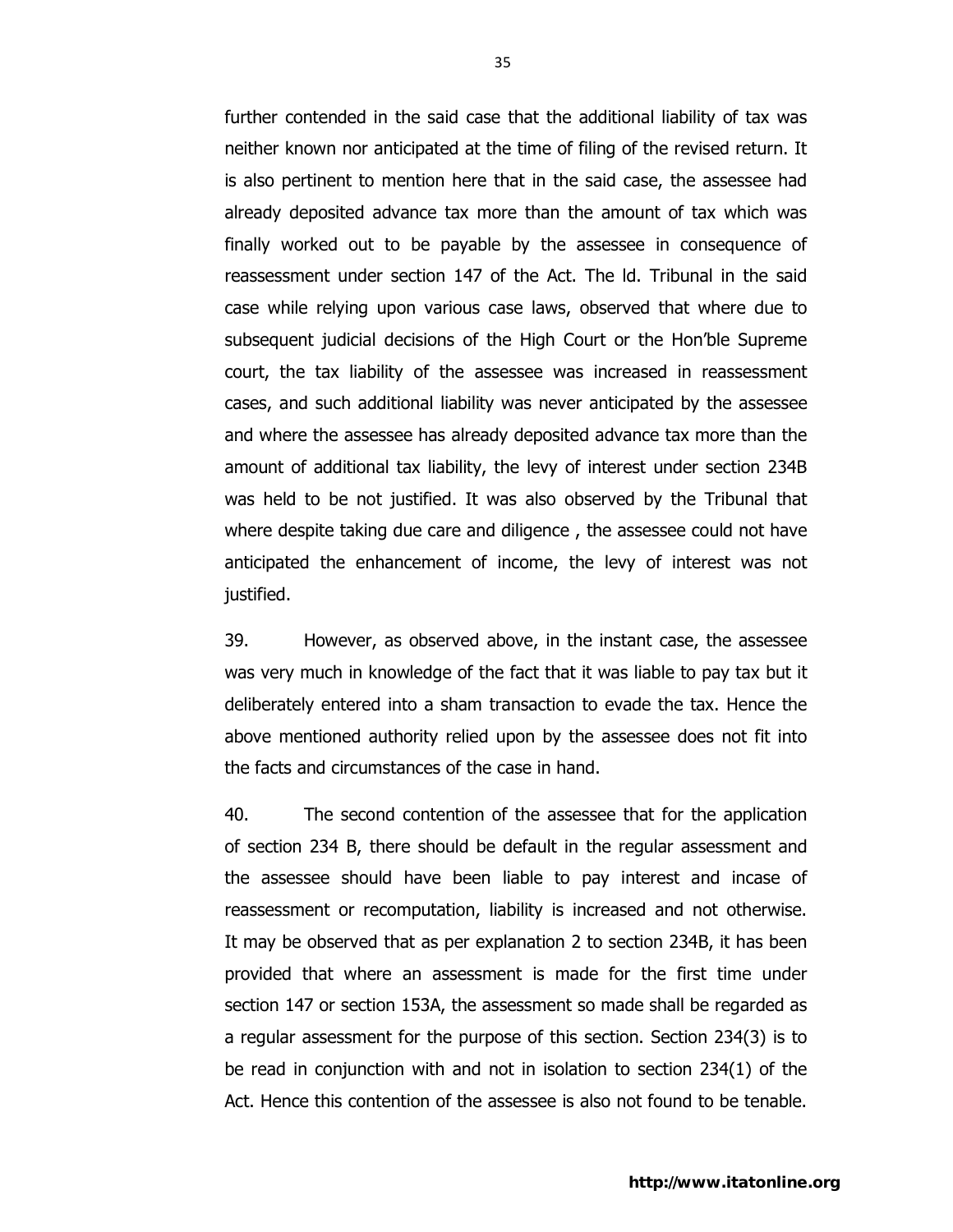41. It is pertinent to mention here that the Hon'ble Supreme Court in the case of Karanvir Singh Gossal V. Commissioner of Income-tax, (2012) 349 ITR 692 (SC), has held that levy of interest u/s 234B of the Act is mandatory and compensatory in nature and this controversy finally stood settled by the Five Judge Bench decision of the Hon'ble Apex Court in the case of CIT vs. Anjum Ghaswala and Ors. [2001] 252 ITR 1 (SC) wherein it was held that in appropriate cases only the Chief Commissioner has an authority to waive the interest.

42. In the result, the appeal No.4069 filed by the assessee is hereby dismissed.

#### **Appeal no. 2406/M/2001 forA.Y. 1994-95**

## **43. Disallowance on depreciation on official and residential premises**

This appeal by the revenue is against the deletion of the disallowance of Rs.1874110 by the CIT(A) being the depreciation on office premises and residential premises.

44. The assessee claimed depreciation on residential flats in a building known as Brindavan and office premises in Raheja Chambers. The Assessing Officer took a view that the amount paid by the assessee for the purchase of aforesaid premises will include the cost of land. He therefore, estimated the cost of super structure at Rs. 600/- per Sq. Ft. in respect of office premises and Rs. 400/- per Sq. ft. in respect of residential premises after taking into consideration the cost of construction of super class construction in the year 1993-94. On the aforesaid basis the cost of super structure was worked out at Rs. 75,36,000/- and entitlement of depreciation was worked out at Rs. 4,04,700/- against the claim of depreciation of Rs. 22,81,810/-. Thus, he disallowed depreciation to the extent of Rs. 18,74,110/-. While doing so, the Assessing Officer observed that the cost of the premises includes the cost of Landas well as cost of super structure. He referred to the judgment of Hon'ble Supreme Court in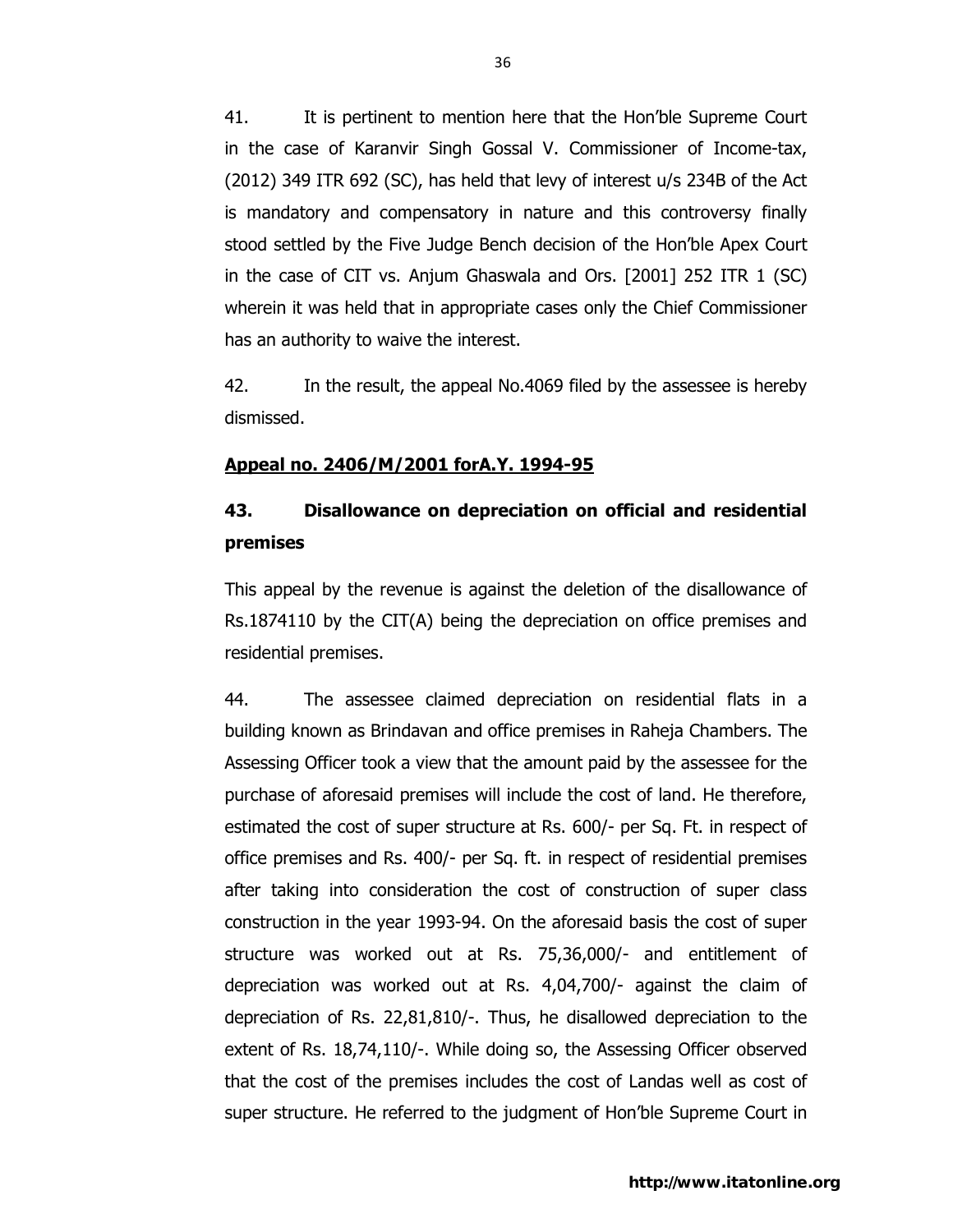the case of Alps Theatre-65 ITR 317 as per which depreciation is admissible in respect of the cost of super structure only and not in respect of the cost of land.

45. On appeal the ld. CIT(A) deleted the said disallowance observing that the cost of land in comparison to the cost of flat might be very nominal and it was not possible to separately calculate the same, hence was liable to be ignored.

46 . The ld. DR before us has relied upon the Assessment order. He has further submitted that Assessee by becoming the member of the society gets his undivided share in the land owned by the society. On the other hand, the ld. AR has submitted that its claim for depreciation is fully allowable. It is stated that it has purchased flats and it did not purchase any land in any of the aforesaid premises. It also did not become the owner of the land which always belonged to the co-operative society managing the buildings. the learned AR has further relied upon the Third Member decision of the co-ordinate Bench of this Tribunal in "Shri Mahesh R Jethmalani vs. ITO"-ITA No. 42 & 7488/Bom/95 for A.Ys. 1991-92 & 1992-93 decided on 25.10.2004.

47. We have considered the rival contentions of the counsel for the parties and also gone through the above said decision relied upon by the AR.

 It may be observed that the facts of the said case before the Hon'ble Third Member were different. In that case it had been observed that the assessee acquired right to occupy and use the flat by virtue of becoming share holder in the Co-operative Society. The society was the owner of the super structureonly, however, the land over which the super structure had been built vested with the municipal corporation. There was also no lease executed in favour of the society. It was held that in fact the said society was just a licensee on the land over which the super structure was built. It was in such circumstances held that since the land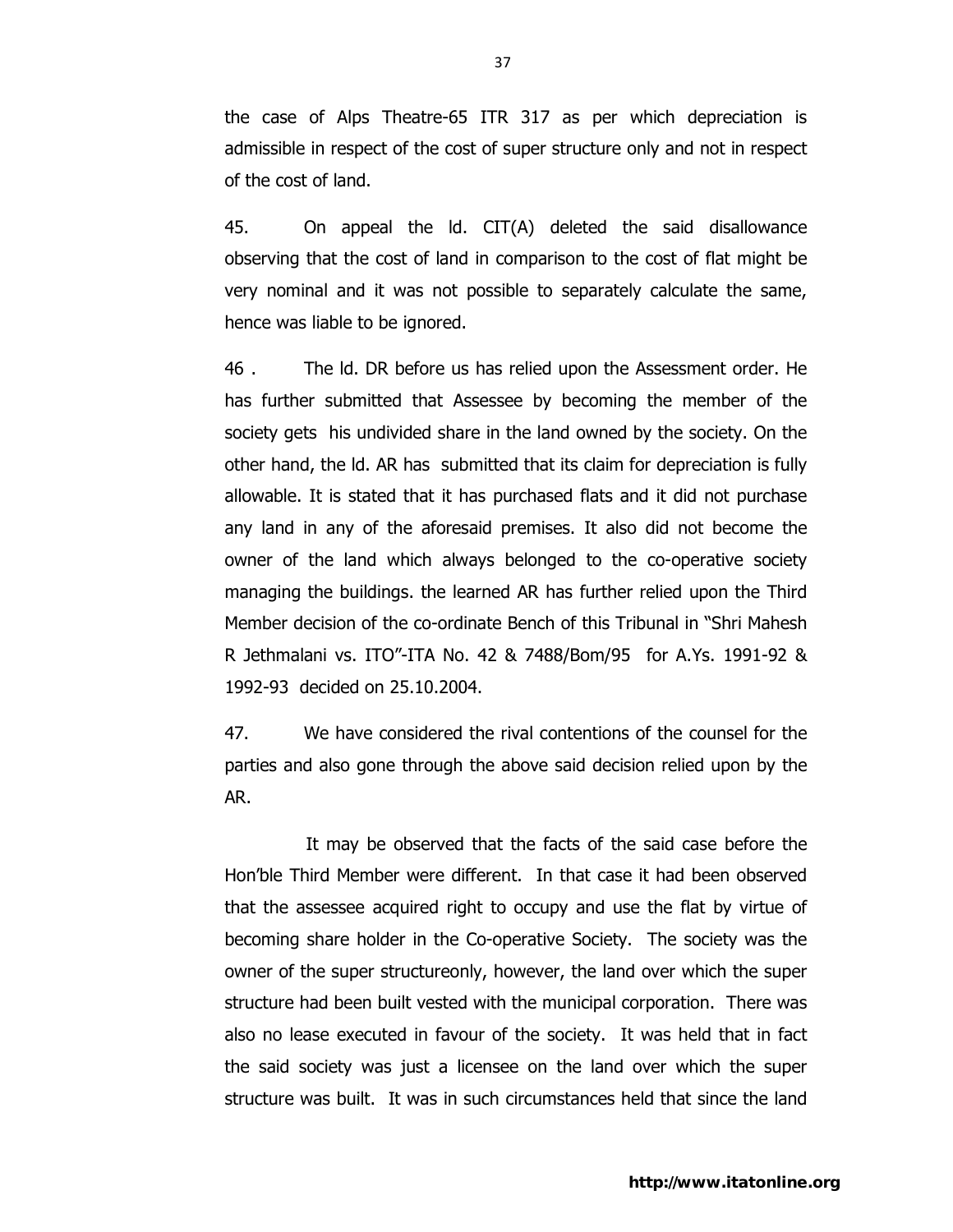did not vest with the society, the assessee cannot be said to be owner of any part or share in the land. The society was also not paying any lease rent to the Municipal Corporation. It was further observed that normally the society is required to pay annual lease rent, which in turn is recovered from the flat owner in the society. In such circumstances, value of the land in the total consideration of the flat paid by the assessee can only be very nominal which can be ignored. However, in the case in hand the land does not vest with the Municipal Corporation but with the society itself. The assessee being a member-share holder of the said society can be considered as the part owner in the land in proportion to his share holding in the super structure over it.

 The learned AR has further submitted that even if the assessee is held to be proportionately owner of the land, the working out of the value of the land with regard to the share of the assessee will be very difficult and even such a value will be nominal and liable to be ignored.

48. It may be observed that the assessee itself before the CIT(A) has submitted the estimated cost of super structure valuation report obtained by it from the government approved valuer, which fact can be observed from para 5.3 of the CIT(A)'s order. Under such circumstances, the assessee is bound by the working of the cost/value of the land of super structure submitted by itself. The said valuation according to the assessee has been done by the government approved valuer. In our view, the estimation of the value of land by the Assessing Officer himself cannot be sustained in the presence of the report of the government approved valuer. Accordingly, we direct that the value of the land be taken as per the valuation report given by the assessee and the claim of depreciation of the super structure be allowed accordingly.

49. The appeal of the revenue on this issue, subject to our above observations, is hereby allowed.

#### **ITA No. 7317/M/02 A.Y. 1995-96**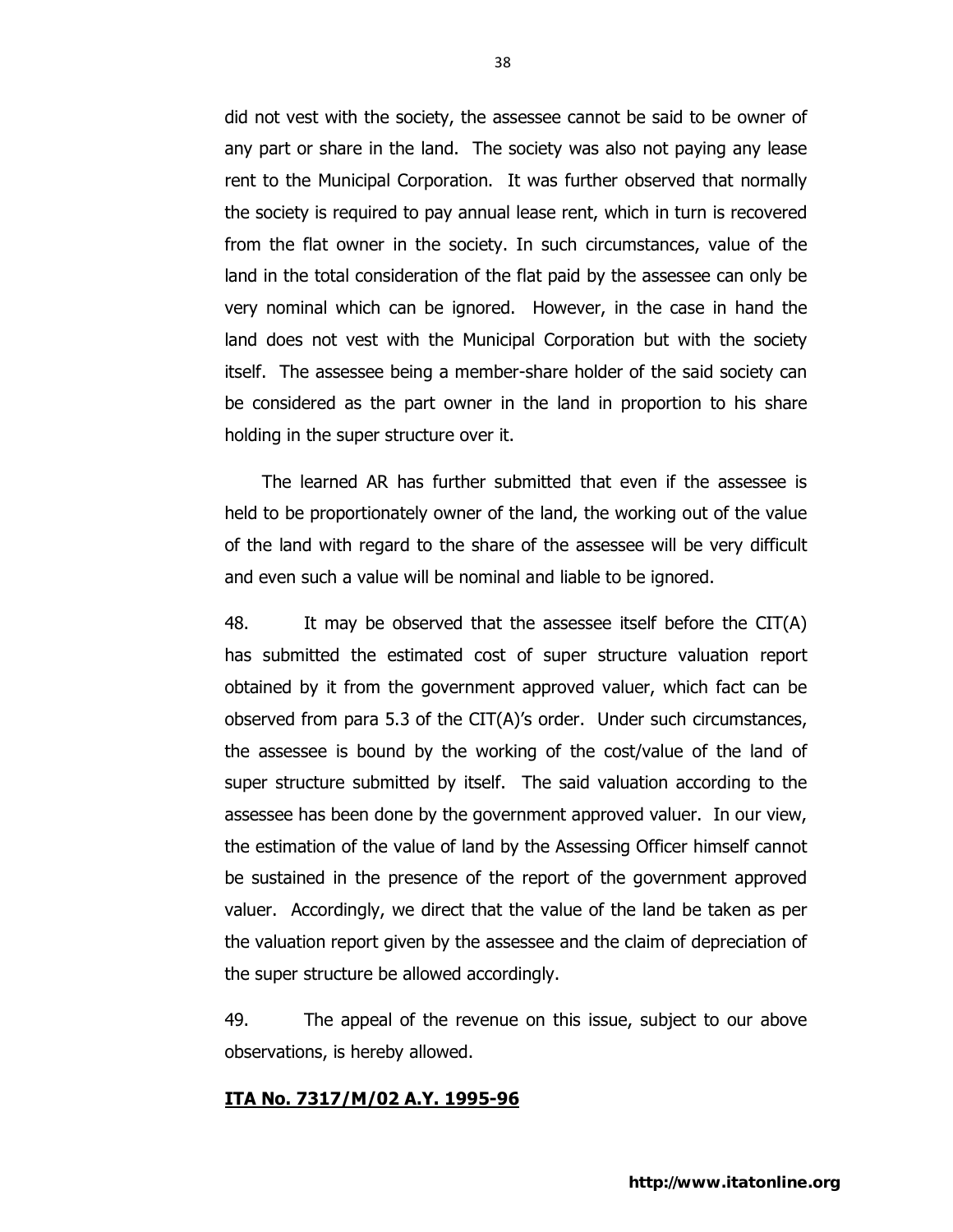50. This appeal by the revenue is against the deletion of the disallowance of Rs.3770931 by the CIT(A) being the depreciation on office premises and residential premises.

51. The issue under consideration in this appeal is identical to the issue involved in ITA No. 2406/M/2001relevant to the AY. 1994-95

52. In view of our findings given above in ITA. No.2406/M/2001 for A.Y. 1994-95, the appeal of the Revenue is allowed in terms of the order passed in ITA. No. 2406/M/2001

#### **ITA No. 7318/M/02 A.Y. 1996-97**

53. This appeal by the revenue is against the deletion of the disallowance of Rs.3827688/- by the CIT(A) being the depreciation on office premises and residential premises.

54. The issue under consideration in this appeal is identical to the issue involved inITA No. 2406/M/2001relevant to the AY. 1994-95

55. In view of our findings given above in ITA. No. 2406/M/2001 for A.Y. 1994-95 , the appeal of the Revenue is allowed in terms of the order passed in ITA. No. 2406/M/2001

#### **ITA No. 734/M/05 A.Y. 2000-2001**

56. This appeal by the revenue is against the deletion of the disallowance of Rs.1061592/- by the CIT(A) being the depreciation on office premises and residential premises.

57. The issue under consideration in this appeal is identical to the issue involved in ITA No. 2406/M/2001relevant to the AY. 1994-95

58. In view of our findings given above in ITA. No. 2406/M/2001 for A.Y. 1994-95 , the appeal of the Revenue is allowed in terms of the order passed in ITA. No. 2406/M/2001.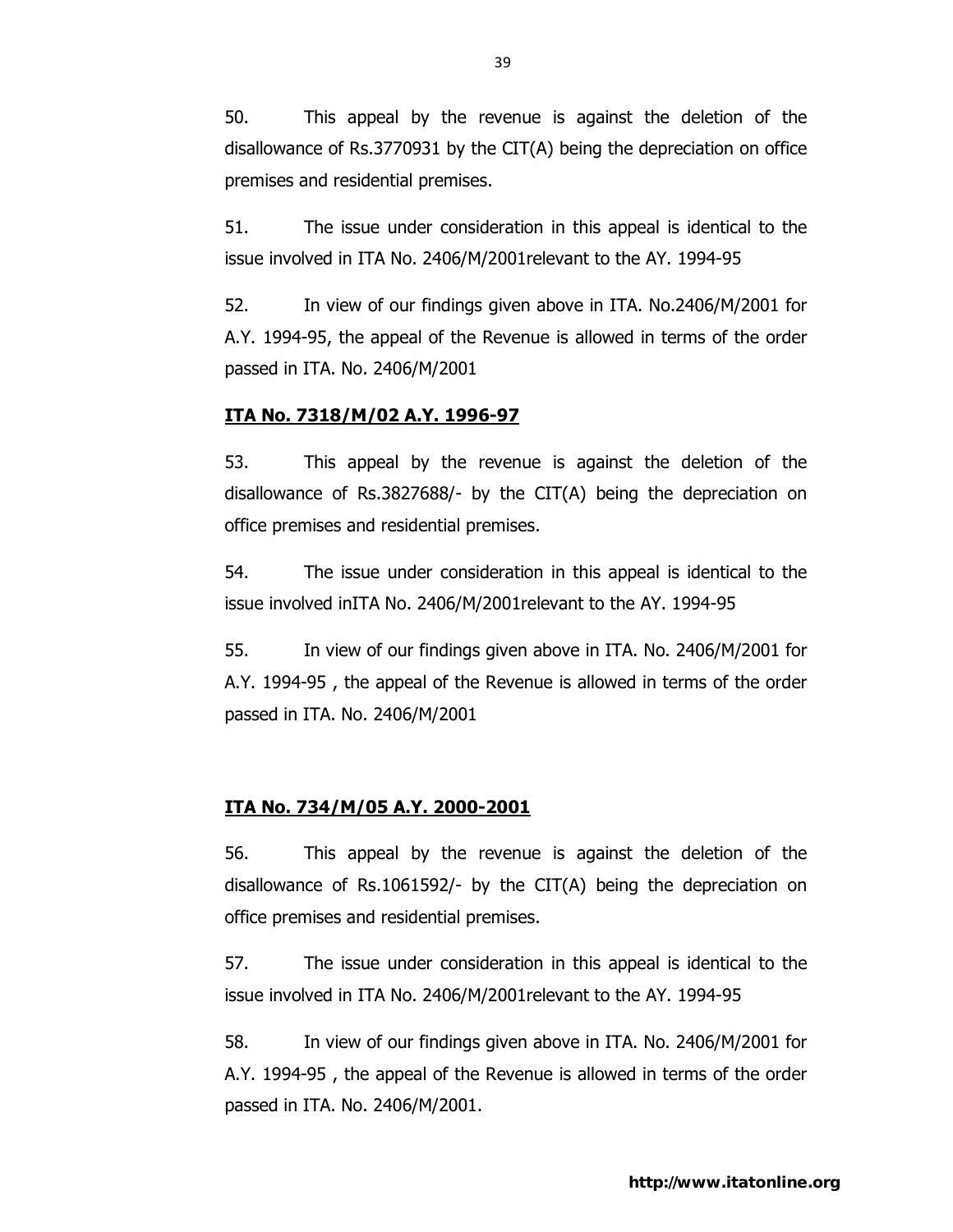## **ITA No. 735/M/05 A.Y. 201-2002**

59. This appeal by the revenue is against the deletion of the disallowance of Rs.1061592/- by the CIT(A) being the depreciation on office premises and residential premises.

60. The issue under consideration in this appeal is identical to the issue involved in ITA No. 2406/M/2001relevant to the AY. 1994-95

61. In view of our findings given above in ITA. No. 2406/M/2001 for A.Y. 1994-95 , the appeal of the Revenue is allowed in terms of the order passed in ITA. No. 2406/M/2001

### **ITA No. 5085/M/05 A.Y. 2002-03**

62. This appeal by the revenue is against the deletion of the disallowance of Rs.1061592/- by the CIT(A) being the depreciation on office premises and residential premises.

63. The issue under consideration in this appeal is identical to the issue involved inITA No. 2406/M/2001relevant to the AY. 1994-95

64. In view of our findings given above in ITA. No. 2406/M/2001 for A.Y. 1994-95 , the appeal of the Revenue is allowed in terms of the order passed in ITA. No. 2406/M/2001

#### **ITA No. 103/Mum/2005 Assessment Year : 1996-97**

65. In the above appeal, the revenue has raised the following grounds of appeal:

> "1. On the facts and in the circumstances of the case and in law, the learned CIT(A) was not correct in cancelling the withdrawal of reduction of the so-called capital component of Rs.87,99,044/- out of the lease rent received from Gujrat Electricity Board when the same was offered to tax by the assessee in its return of income and no such claim was made before the Assessing Officer during the assessment proceedings.